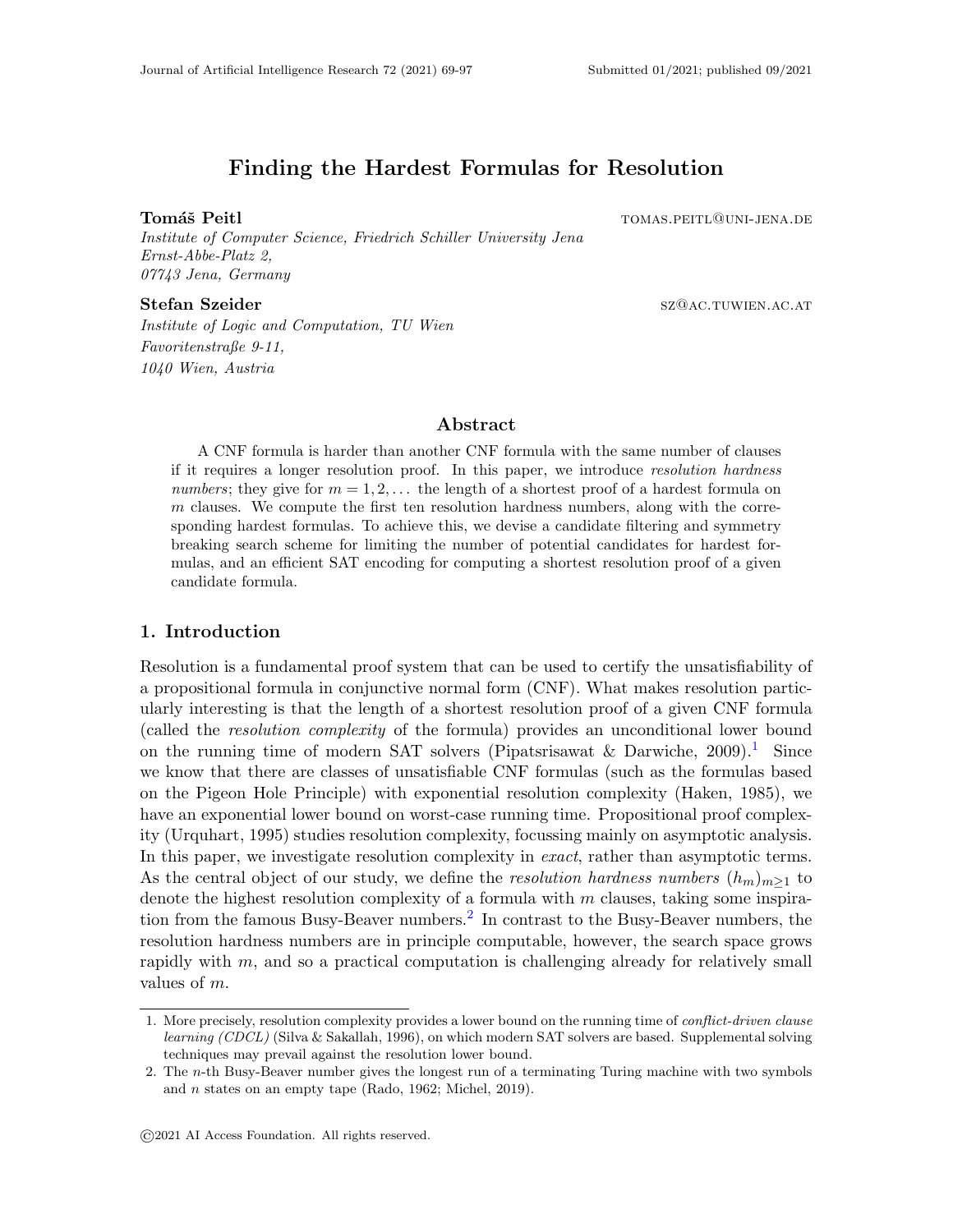As our main contribution, we compute the first ten resolution hardness numbers. In order to do so, we have to efficiently generate sets of formulas  $\chi(m)$ , for  $m = 1, \ldots, 10$ , which contain at least one hardest formula, and compute their resolution complexity. We obtain our results by the combination of two techniques:

- 1. A candidate filtering and symmetry breaking search scheme for limiting the number of potential candidate formulas with m variables whose resolution complexity is  $h_m$ .
- 2. An efficient SAT encoding for computing the resolution complexity of a given candidate formula.

In our search scheme, we reduce the candidate formulas to a certain class of minimally unsatisfiable (MU) formulas that obey additional structural constraints. We model these formulas by suitable graphs, and generate these graphs modulo isomorphisms by a special adaptation of the Nauty graph symmetry package (McKay & Piperno, 2014).

This still leaves us with a large number of formulas whose resolution complexity we must determine algorithmically. For this task, following a recent trend in tackling combinatorial problems using SAT and CSP methods (Heule, Kullmann, & Marek, 2016; Heule, 2018; Codish, Miller, Prosser, & Stuckey, 2019), we devised an efficient SAT encoding that produces a CNF formula short<sub>s</sub> $(F)$ , for a given candidate formula F and integer s, which is satisfiable if and only if F admits a resolution proof of length  $\leq s$ . We determine the resolution complexity of F by feeding  $\texttt{short}_s(F)$  to a SAT solver with various choices of s. Encoding resolution proofs is a common theme in propositional proof complexity (Pudlák, 2003; Atserias & Bonet, 2004), was used with the goal of deploying local search for unsatisfiability (Prestwich & Lynce, 2006), and recently, an encoding has been proposed specifically for the computation of shortest proofs (Mencía & Marques-Silva, 2019). We do take some inspiration from these previous works, but make crucial novel adaptations tailored towards minimally unsatisfiable formulas. Furthermore, we introduce a symmetry-breaking scheme that fully breaks all symmetries resulting from permuting the clauses in a proof.

In addition to the values of the resolution hardness numbers, we can draw a more detailed map of the hardest formulas with a particular number of variables and a particular number of clauses. Our theoretical results reveal the significance of regular saturated minimally unsatisfiable  $(RSMU)$  formulas, which are unsatisfiable formulas that (i) become satisfiable by adding any further literal to any clause, and (ii) where each literal appears in at least two clauses. As a by-product of our computations, we obtain a catalog of RSMU formulas with a small number of variables and clauses, which may be of independent interest in the research on minimal unsatisfiability. For instance, the computed formulas' structure can possibly be used to come up with infinite sequences of hard formulas, which can lead to tighter general bounds.

An alternative but not very interesting object of study would be  $\nu_n$ , the highest resolution complexity of formulas with  $n$  variables. It is not hard to see by induction on  $n$  that every unsatisfiable formula on n variables has a resolution refutation of length  $\leq 2^{n+1} - 1$ and that indeed  $\nu_n = 2^{n+1} - 1$ , witnessed by the formula which contains all possible clauses of width n.

After some preliminaries, we discuss the theory that allows us to reduce the search space in Section [3.](#page-4-0) Sections [4](#page-10-0) and [5](#page-15-0) are devoted to our SAT encoding of the shortest resolution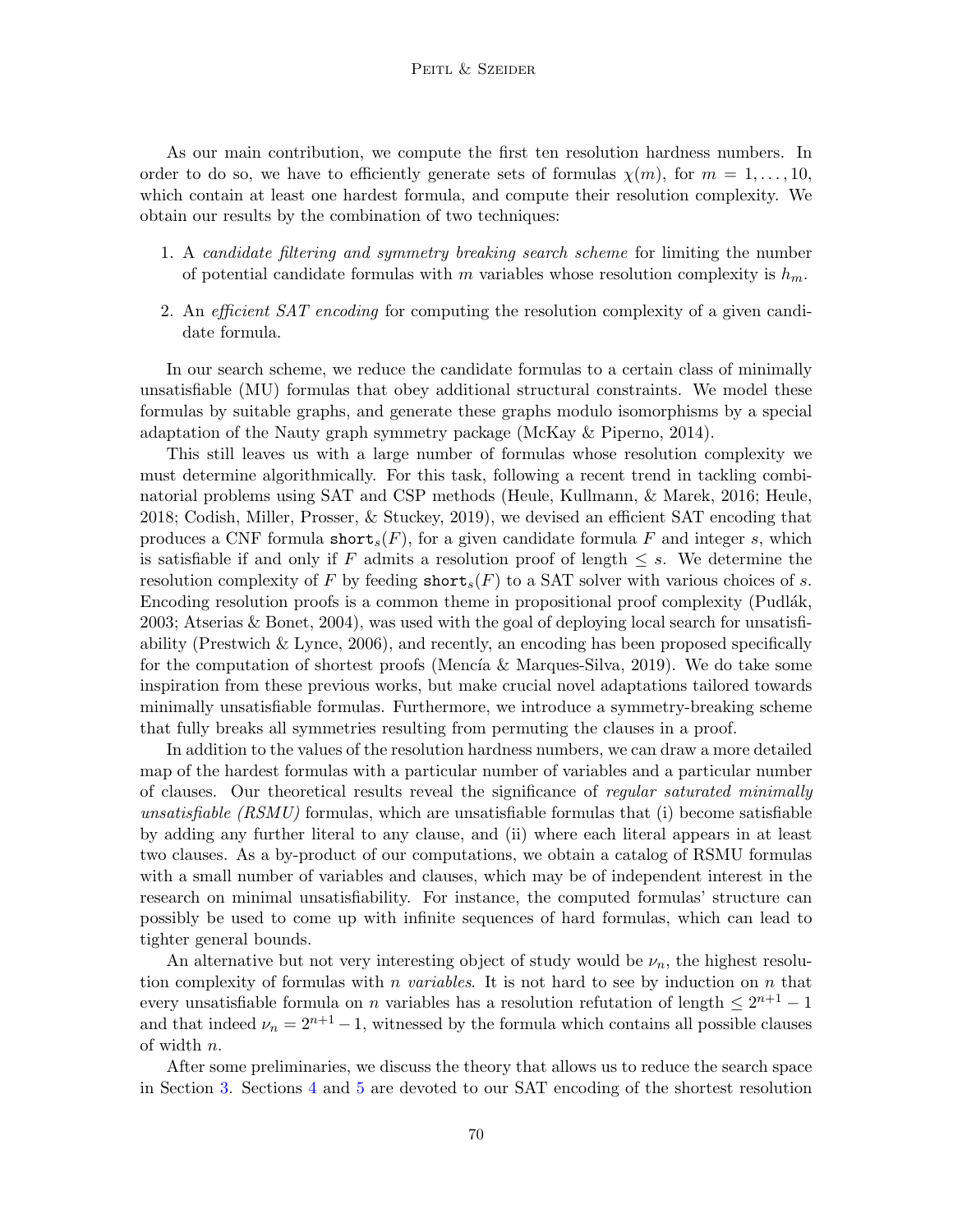proof problem and the novel symmetry breaking techniques. We discuss implementation details in Section [6,](#page-17-0) followed by a detailed analysis of our results in Section [7,](#page-19-0) and conclude with a summary and some directions and open questions in Section [8.](#page-25-0) The paper is an extended version of our CP paper (Peitl & Szeider, 2020), augmented with the following additions:

- a discussion of the existence of hardness numbers at the beginning of Section [3;](#page-4-0)
- Lemma [2,](#page-4-1) and thanks to it a simplified proof of Lemma [3;](#page-5-0)
- Algorithm [1](#page-11-0) for brute-force testing of saturated minimal unsatisfiability;
- a more detailed exposition of the encoding and symmetry breaking;
- and a significantly extended analysis of the results including several new figures.

### <span id="page-2-0"></span>2. Preliminaries

Graphs. We assume familiarity with standard notions of graph theory, including those of (un)directed graphs, acyclicity, and in- and out-degree of a vertex—we refer to the standard graph theory handbook (Diestel, 2012). All graphs considered, directed or undirected, do not contain any self-loops or parallel edges.

Formulas. We consider propositional formulas in conjunctive normal form (CNF) represented as sets of clauses. We assume an infinite set var of (propositional) variables. A literal  $\ell$  is a variable x or a negated variable  $\neg x$ ; we write lit := { $x, \neg x | x \in var$  }. For a literal  $\ell$  we write  $\overline{\ell} := \neg x$  if  $\ell = x$ , and  $\overline{\ell} := x$  if  $\ell = \neg x$ . For a set C of literals, we define  $\overline{C} := \{ \overline{\ell} \mid \ell \in C \}$ ; we say C is tautological if  $C \cap \overline{C} \neq \emptyset$ . A finite non-tautological set of literals is a *clause*; a finite set of clauses is a (CNF) *formula*. The empty clause is denoted by  $\Box$ . We write  $\text{CNF}(n, m)$  for the class of all CNF formulas on n variables and m clauses, and  $\text{CNF}(m) = \bigcup_{n=0}^{\infty} \text{CNF}(n, m)$ . For a clause C, we put  $var(C) = \{ var(\ell) | \ell \in C \}$ , and for a formula F,  $var(F) = \bigcup_{C \in F} var(C)$ . Similarly, we put  $lit(F) := var(F) \cup var(F)$ . An assignment is a mapping  $\tau : var(F) \to \{0, 1\}$ . A formula F is satisfiable if there is a satisfying assignment, i.e., a mapping  $\tau : var(F) \to \{0,1\}$  such that every clause of F contains either a literal x with  $\tau(x) = 1$  or a literal  $\neg x$  with  $\tau(x) = 0$ ; otherwise it is unsatisfiable. A formula is minimally unsatisfiable (MU) if it is unsatisfiable, but every proper subset is satisfiable.

**Resolution Proofs.** If  $C_1 \cap \overline{C_2} = \{\ell\}$  for clauses  $C_1, C_2$  and a literal  $\ell$ , then the *resolution rule* allows the derivation of the clause  $D = (C_1 \cup C_2) \setminus \{ \ell, \overline{\ell} \}; D$  is the *resolvent* of the premises  $C_1$  and  $C_2$ , and we say that D is obtained by resolving on  $\ell$ . Let F be a formula and C a clause. A sequence  $P = L_1, \ldots, L_s$  of clauses (proof lines) is a resolution derivation of  $L_s$  from F if for each  $i \in \{1, \ldots, s\}$  at least one of the following holds.

- 1.  $L_i \in F$  (" $L_i$  is an axiom");
- 2.  $L_i$  is the resolvent of  $L_j$  and  $L_{j'}$  for some  $1 \leq j \leq j' \leq i$  (" $L_i$  is obtained by resolution").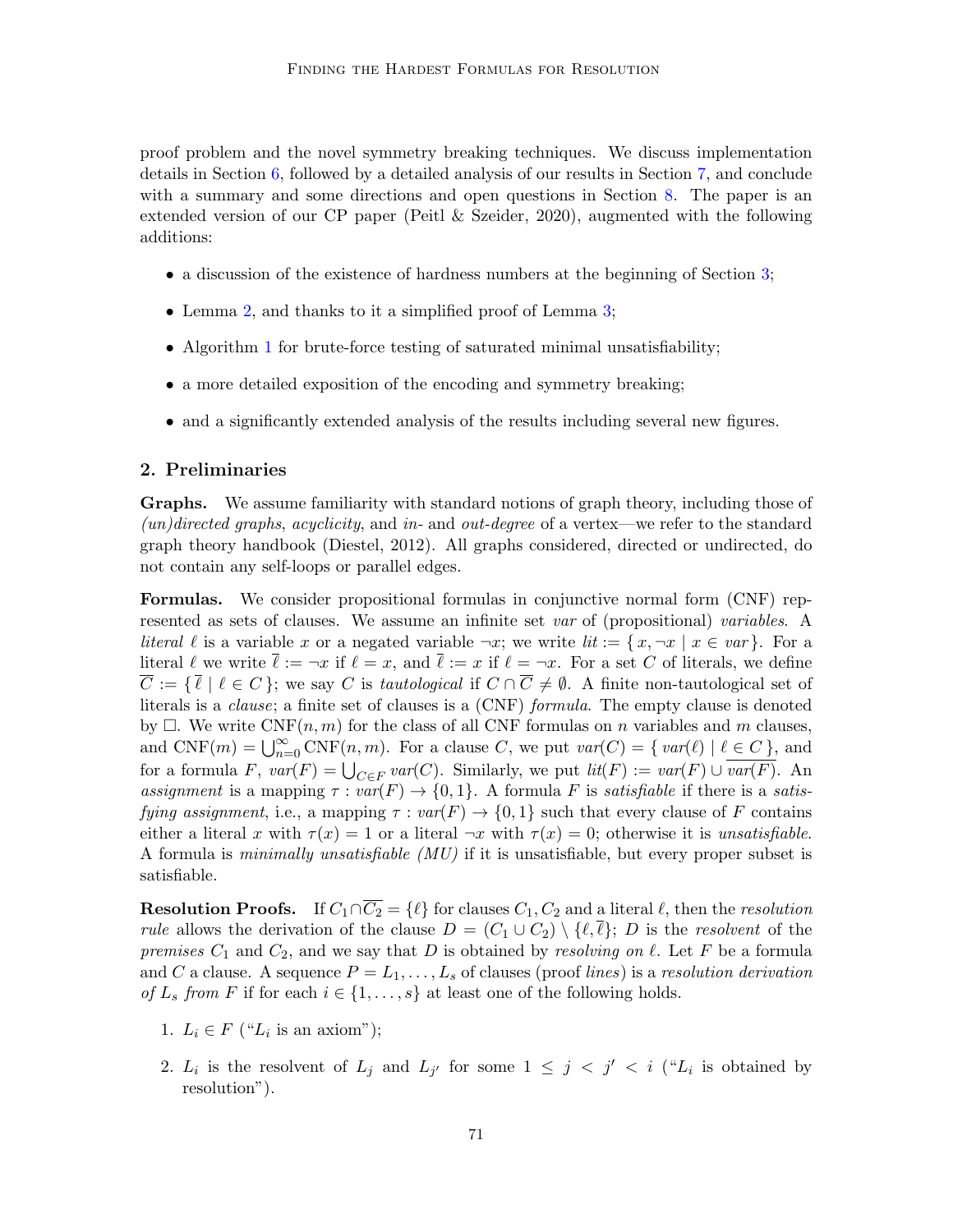We write  $|P| := s$  and call s the length of P. If  $L_s$  is the empty clause, then P is a resolution refutation (also resolution proof; we use these terms interchangably) of  $F$ . A line  $L_i$  in a resolution derivation may have different possible "histories."  $L_i$  may be the resolvent of more than one pair of clauses preceding  $L_i$ , or  $L_i$  may be both an axiom and obtained from preceding clauses by resolution, etc. In the sequel, however, we assume that an arbitrary but fixed single history is associated with each considered resolution derivation. Thus, with a proof P we can associate the directed acyclic graph (proof  $DAG$ )  $G(P)$  whose vertices are the proof lines, and which has an arc from  $L_i$  to  $L_j$  if there is  $L_k$ ,  $i, k < j$ , such that  $L_j$  is the resolvent of  $L_i$  and  $L_k$ . For a DAG G and vertex v, we write  $d_{\text{in}}(v)$  and  $d_{\text{out}}(v)$  for the in- and out-degree of v in G. In any proof DAG  $G(P)$ , the in-degree of each axiom vertex is 0, while each resolvent has in-degree 2.

It is well known that resolution is a complete proof system for unsatisfiable formulas; i.e., a formula  $F$  is unsatisfiable if and only if there exists a resolution refutation of it (Davis & Putnam, 1960). The resolution complexity or resolution hardness  $h(F)$  of an unsatisfiable formula F is the length of a shortest resolution refutation of  $F$  (for satisfiable formulas we define  $h(F) := -\infty$ ). For a nonempty set C of formulas, we define  $h(\mathcal{C}) = \sup_{F \in \mathcal{C}} h(F)$ .

**Isomorphisms of Formulas.** Two formulas  $F$  and  $F'$  are *isomorphic* if there exists a bijection  $\varphi: lit(F) \to lit(F')$  such that for each literal  $\ell \in lit(F)$  we have  $\overline{\varphi(\ell)} = \varphi(\overline{\ell})$  and for each  $C \subseteq \text{lit}(F)$  we have  $C \in F$  if and only if  $\varphi(C) \in F'$ . For instance the formulas  $F = \{\{x, y\}, \{\overline{x}, y\}, \{\overline{y}\}\}\$ , and  $F' = \{\{\overline{z}, w\}, \{z, w\}, \{\overline{w}\}\}\$ are isomorphic.

Obviously, two isomorphic formulas have the same properties concerning satisfiability, minimal unsatisfiability, and resolution proof length. For a set C of formulas, we define  $\text{Iso}(\mathcal{C})$ to be an inclusion-maximal subset of  $\mathcal C$  such that no two elements of  $\text{Iso}(\mathcal C)$  are isomorphic. In other words,  $\text{Iso}(\mathcal{C})$  contains exactly one representative from each isomorphism class.

For sets  $S, S', T$ , we write  $T = S \cup S'$  if  $T = S \cup S'$  and  $S \cap S' = \emptyset$ . A 2-graph is an undirected graph  $G = (V, E)$  together with a partition of its vertex set into two disjoint subsets  $V_1 \oplus V_2 = V$ . Two 2-graphs  $G = (V_1 \oplus V_2, E)$  and  $G' = (V'_1 \oplus V'_2, E')$  are *isomorphic* if there exists a bijection  $\varphi: V_1 \uplus V_2 \to V'_1 \uplus V'_2$  such that  $v \in V_i$  if and only if  $\varphi(v) \in V'_i$ ,  $i = 1, 2, \text{ and } \{u, v\} \in E \text{ if and only if } \{\varphi(u), \varphi(v)\} \in E'.$ 

The clause-literal graph of a formula F is the 2-graph  $G(F) = (V_1 \oplus V_2, E)$  with  $V_1 =$  $lit(F), V_2 = F$ , and  $E = \{ \{x, \overline{x} \} \mid x \in var(F) \} \cup \{ \{C, \ell\} \mid C \in F, \ell \in C \}.$  We refer to the edges  $\{x,\overline{x}\}\$ as variable edges.

For instance, the formulas  $F$  and  $F'$  mentioned above give rise to the following two isomorphic clause-literal graphs.



The following statement is easy to verify.

<span id="page-3-0"></span>**Proposition 1.** Two formulas are isomorphic if and only if their clause-literal graphs are isomorphic (as 2-graphs).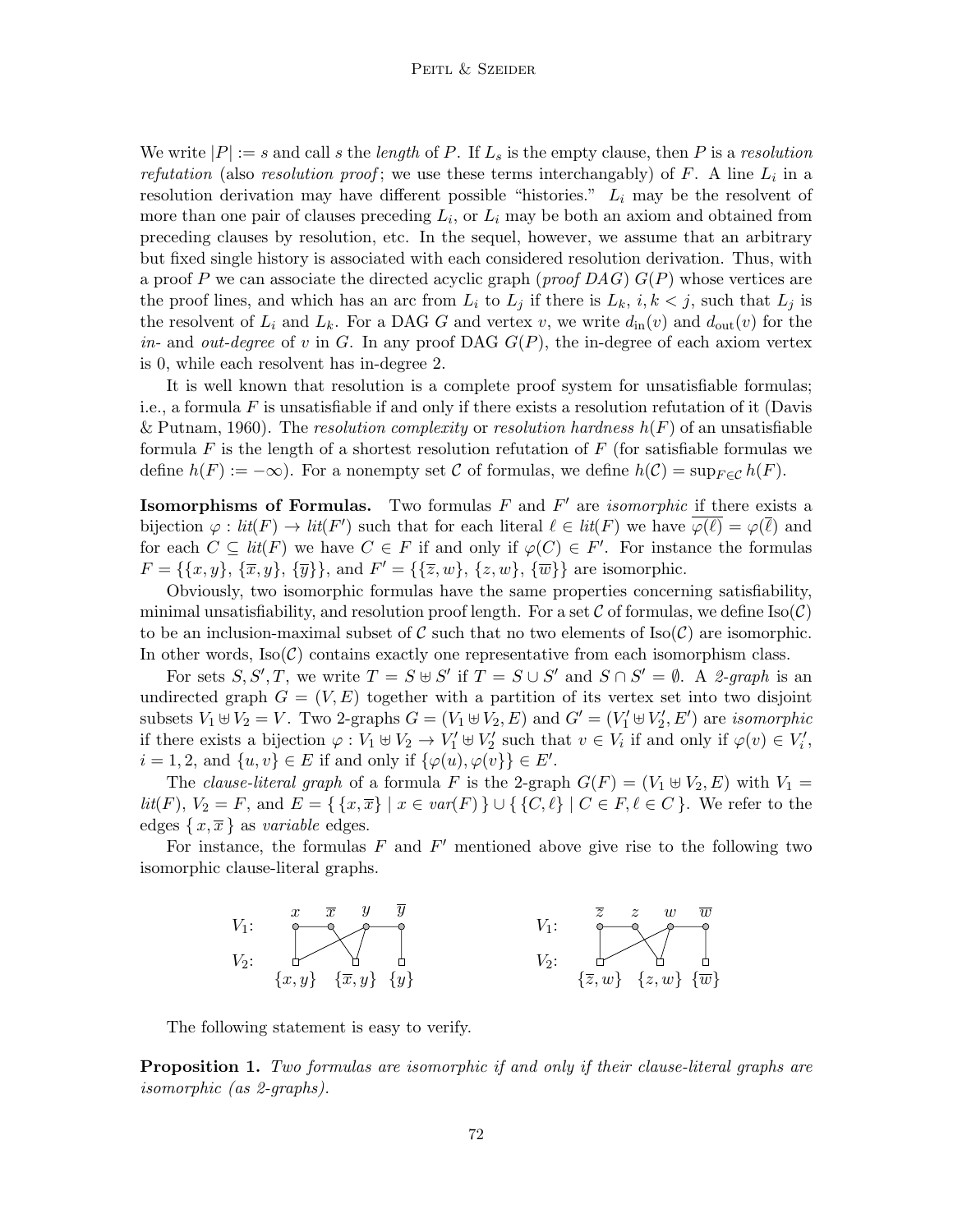## <span id="page-4-0"></span>3. Theoretical Framework

We define the *m-th resolution hardness number* as the highest resolution complexity among formulas with  $m$  clauses:

<span id="page-4-2"></span>
$$
h_m = \max_{F \in \text{CNF}(m)} h(F) = h(\text{CNF}(m)).\tag{1}
$$

We will also write  $H(m) = \{ F \in CNF(m) \mid h(F) = h_m \}$  for the set of hardest formulas with m clauses.

Our general approach to computing  $h_m$  is to generate algorithmically a subset  $\chi(m) \subseteq$  $CNF(m)$  of candidate hardest formulas of which at least one is guaranteed to have hardness  $h_m$  (i.e.,  $\chi(m) \cap H(m) \neq \emptyset$ ), and then compute shortest proof lengths of every formula in  $\chi(m)$  using the encoding described in Sections [4](#page-10-0) and [5;](#page-15-0) the maximum hardness found is  $h_m$ . Naturally, we could just look at all formulas with m clauses, i.e.  $\chi(m) = CNF(m)$ , but that would be prohibitive, and so we want to restrict the size of  $\chi(m)$  as much as possible. Accordingly, in this section we discuss various formula properties that allow us to restrict the candidate set  $\chi(m)$ .

Before we proceed with that, we should spare a word on whether  $h_m$  is even well-defined, i.e., whether the maximum taken in Equation [1](#page-4-2) is finite. This is not a priori clear, since a formula with m clauses can have an unbounded number of variables, and so  $CNF(m)$  is, in fact, infinite. The infinitude, however, comes only from the ability to cram an unbounded number of variables into a single clause, which, as we shall show, cannot result in infinitely increasing hardness. The notion that is useful here is that of the lean kernel of a formula. Sparing ourselves a formal definition, all we need is that every unsatisfiable formula has a unique lean kernel, and it has the following key properties.

<span id="page-4-3"></span>**Lemma 1** (Corollary 3.8 (Kullmann, 2000c), Lemma 3.7 (Kullmann, 2000a)). Let F be an unsatisfiable formula. Then, there is a subset  $\mathcal{L}(F) \subseteq F$  (namely the lean kernel) with the following properties:

- every resolution refutation of F uses only clauses from  $\mathcal{L}(F)$ ; and
- $\mathcal{L}(F)$  has more clauses than variables.

Lemma [1](#page-4-3) in particular implies that  $h(F) = h(\mathcal{L}(F))$ , because F and  $\mathcal{L}(F)$  have the same refutations. Hence, the maximum in Equation [1](#page-4-2) can just as well be taken over lean kernels of formulas from  $CNF(m)$ . But there is only a finite number of lean kernels with  $\leq$  m clauses, because their number of variables is bounded by their number of clauses, and so the maximum is indeed well defined and finite.

Having cleared the question of their existence, we begin by showing the unsurprising basic fact that the resolution hardness numbers form an increasing sequence.

#### <span id="page-4-1"></span>**Lemma 2.**  $h_{m+1} \ge h_m + 2$ .

*Proof.* Let  $F \in H(m)$ , let  $x \notin var(F)$  be a fresh variable. Let  $G = \{\{x\}\} \cup \{C \cup \{\overline{x}\} \mid C \in F\}$ . Since  $F = G|_x$ , any proof of G can be used to obtain a proof of F of the same or smaller size. Since  $G \setminus \{\{x\}\}\$ is not unsatisfiable, every proof of G contains the axiom  $\{x\}$ , and consequently at least one resolvent of that axiom. Hence, by restricting by  $x$ , the proof loses at least two clauses—the axiom, and at least one resolution step that used it. The statement of the lemma follows.  $\Box$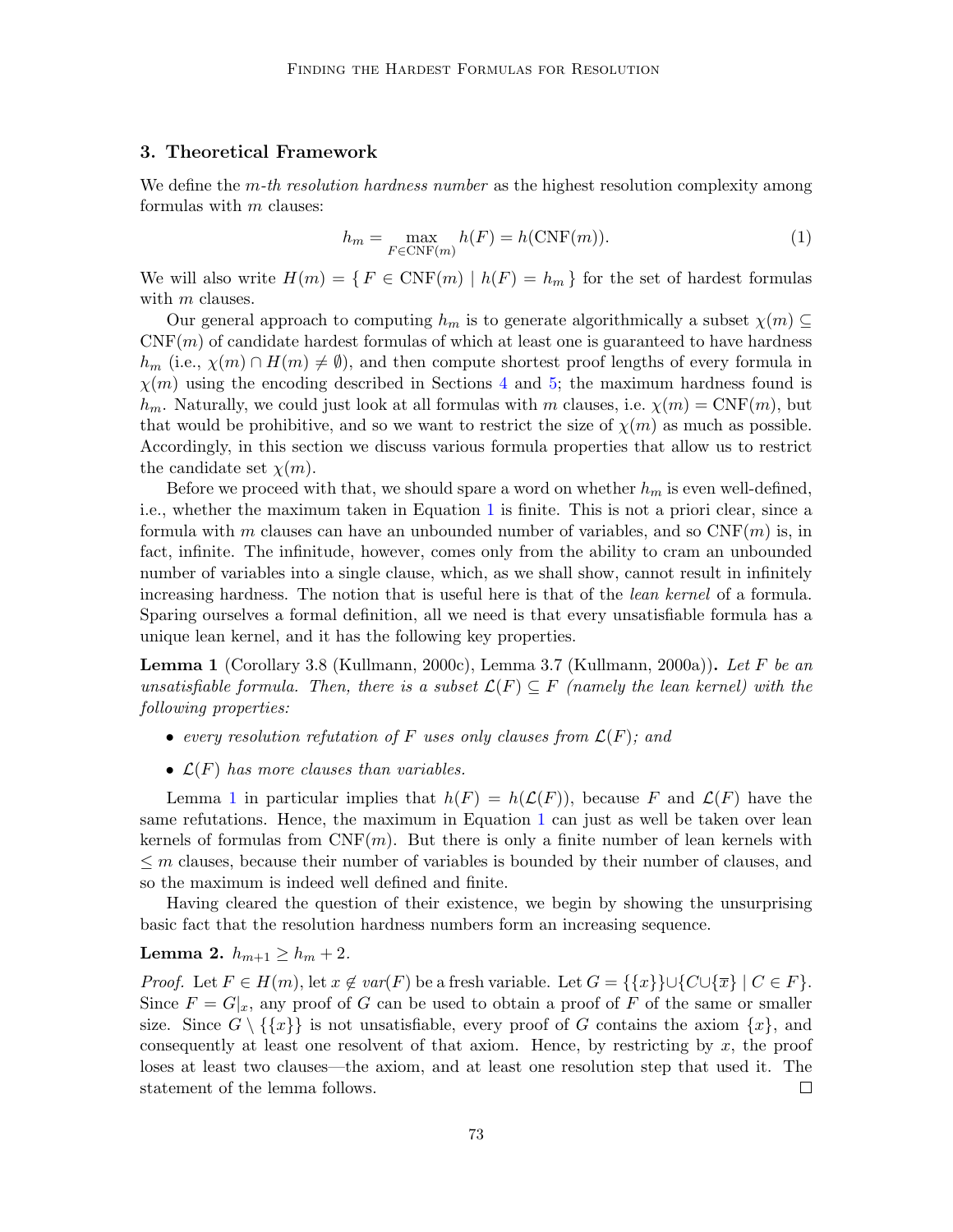<span id="page-5-0"></span>**Lemma 3.** All formulas in  $H(m)$  are minimally unsatisfiable.

*Proof.* Let  $F \in H(m)$ , and let  $F' \subseteq F$  be minimally unsatisfiable. Because  $F' \subseteq F$ , every proof of F' is also a proof of F, and thus  $h_m = h(F) \leq h(F') \leq h_{|F'|}$ . By monotonicity of the hardness sequence, established by Lemma [2,](#page-4-1) we thus have  $m \leq |\vec{F}'|$ . Since  $F' \subseteq F$ , this means  $F' = F$ , and by extension that F is minimally unsatisfiable. П

Lemma [3](#page-5-0) means that from now on we can restrict our attention to minimally unsatisfiable formulas. An easy counting argument gives us a very simple lower bound for the hardness of minimally unsatisfiable formulas.

<span id="page-5-1"></span>**Lemma 4.** Let F be a minimally unsatisfiable formula with m clauses. Then  $h(F) \geq 2m-1$ .

*Proof.* Consider the proof DAG  $G(P)$  of a shortest proof P of F. Because F is minimally unsatisfiable and P is a shortest proof, we know that every line  $L \in P$ , axiom or derived, other than the final empty clause, is used in some resolution step, and hence

$$
\sum_{1 \le i \le |P|} d_{\text{out}}(L_i) \ge |P| - 1.
$$

On the other hand, every resolution step has exactly two premises, and the  $m$  axioms have no premises, so

$$
\sum_{1 \le i \le |P|} d_{\text{in}}(L_i) = 2(|P| - m).
$$

The statement follows from the fact that the sum of in- and out-degrees must be equal in any directed graph.  $\Box$ 

A formula is saturated minimally unsatisfiable (SMU) if it is unsatisfiable and adding a literal to any of its clauses makes it satisfiable. Every saturated minimally unsatisfiable formula is minimally unsatisfiable, since adding a literal whose variable is not yet present in the formula to a clause has the same effect as deleting the clause.

**Example 1.** Let  $F = \{\{x, y\}, \{\overline{x}\}, \{\overline{y}\}\}\$ . It is easy to see that F is unsatisfiable, but removing any clause makes it satisfiable—in other words F is minimally unsatisfiable. But F is not saturated; we can add the literal y to the clause  $\{\overline{x}\}\$  and the resulting formula  $F' = \{\{x, y\}, \{\overline{x}, y\}, \{\overline{y}\}\}\$ is still (minimally) unsatisfiable. F', though, cannot be extended any further this way: adding either x or  $\bar{x}$  to the clause  $\{\bar{y}\}\$  does make the formula satisfiable. Thus,  $F'$  is saturated minimally unsatisfiable.

**Lemma 5.**  $H(m)$  contains a saturated minimally unsatisfiable formula.

*Proof.* Let F be an arbitrary formula in  $H(m)$  ( $H(m)$  cannot be empty by definition). By Lemma [3,](#page-5-0)  $F$  is minimally unsatisfiable. Assume now that  $F$  is not saturated, and we can add to some clause C of F a literal  $\ell$ , obtaining an unsatisfiable formula F'. We claim that  $h(F') \ge h(F) = h_m$ . Take a shortest proof P of F'. Delete  $\ell$  from the axiom  $C \cup \{\ell\}$  in P and propagate this deletion through P to other clauses. This way, we obtain a sequence  $P'$  of clauses, which contains as a subsequence a resolution proof of  $F$ . Hence indeed  $h(F') \ge h(F) = h_m$ , and so  $F' \in H(m)$ .  $\Box$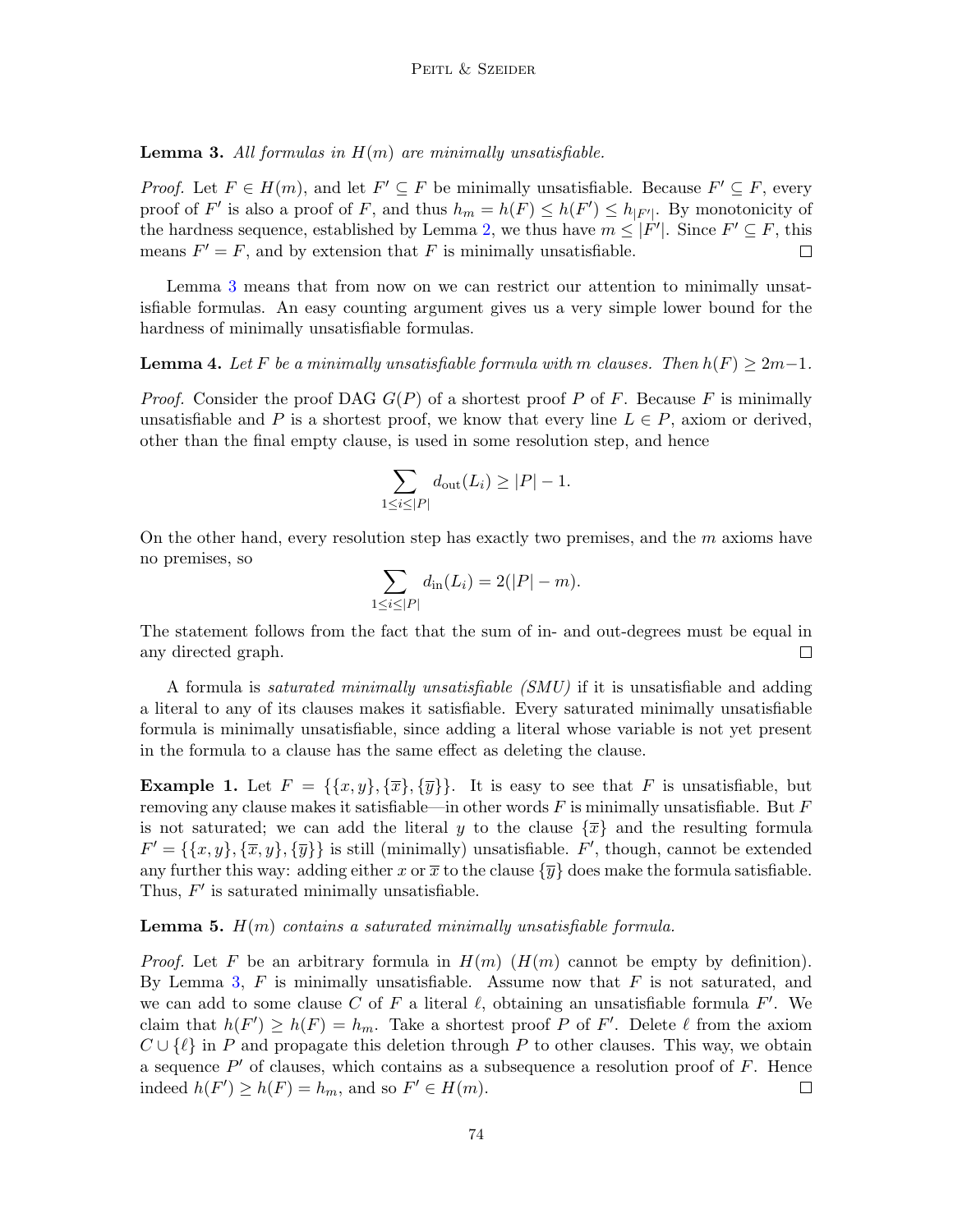Saturated minimally unsatisfiable formulas have two key properties that make them suitable for our purpose: they are the hardest of minimally unsatisfiable formulas; and they have a well studied structure we can exploit.

### 3.1 Saturated Minimal Unsatisfiability and Singular Literals

A literal  $\ell$  is called r-singular in a formula F if there is exactly one clause in F that contains  $\ell$ , and there are exactly r clauses in F that contain  $\overline{\ell}$ . A literal is singular in F if it is r-singular for some  $r \geq 0$  (Szeider, 2004). We also say a literal is  $\geq r$ -singular if it is r'-singular for some  $r' \geq r$ .

We denote by  $\text{MU}(n, m)$  the class of minimally unsatisfiable formulas with n variables and m clauses, and by  $\text{SMU}(n, m) \subseteq \text{MU}(n, m)$  the subclass consisting of saturated formulas. RSMU $(n, m)$  denotes the subclass of SMU $(n, m)$  containing only formulas without singular variables. We call such formulas *regular*. We also use the shorthand  $SSMU(n, m) = SMU(n, m) \ RSMU(n, m).$ 

Consider a formula F and a variable x of F. Let  $DP_x(F)$  denote the formula obtained from  $F$  after adding all possible resolvents that can be obtained from clauses in  $F$  by resolving on x and removing all clauses in which x occurs (Szeider, 2004). We say that  $DP_x(F)$  is obtained from F by Davis-Putnam reduction or short DP-reduction on x (Davis & Putnam, 1960). For an in-depth study of DP-reduction, particularly with respect to minimal unsatisfiability, we refer to a work of Kullmann and Zhao (Kullmann & Zhao, 2013). We will mainly use DP-reduction in the opposite direction, starting with a formula  $F$  and generating a formula F' such that  $F = DP_x(F')$ . We then say that F' has been obtained from F by DP-lifting.<sup>[3](#page-6-0)</sup>

The following result by Kullmann and Zhao (2013, Lemma 12) establishes an important link between DP-reduction on a singular variable and saturated minimal unsatisfiability.

<span id="page-6-1"></span>**Lemma 6** (Kullmann & Zhao, 2013). Let F be a formula and x an r-singular literal of F such that  $C_0$  is the only clause of F containing x and  $C_1, \ldots, C_r$  are the only clauses of F containing  $\overline{x}$ . Then  $F \in SMU(n, m)$  if and only if the following three conditions hold:

- 1.  $DP_x(F) \in SMU(n-1, m-1),$
- 2.  $C_0 \setminus \{x\} = \bigcap_{i=1}^r C_i \setminus \{\overline{x}\}, \text{ and}$
- 3. for every  $C' \in F \setminus \{C_0, \ldots, C_r\}$  there is some literal  $\ell \in C_0 \setminus \{x\}$  which does not belong  $to C'.$

We will turn Lemma [6](#page-6-1) into an algorithm that performs DP-lifting. The task we need to accomplish is the following: given a formula F, generate all formulas  $F'$  such that  $F =$  $DP_x(F')$  for a fresh variable  $x \notin var(F)$ . Lemma [7,](#page-7-0) a direct consequence of Lemma [6,](#page-6-1) shows that in the context of saturated minimally unsatisfiable formulas, DP-lifting is uniquely determined by a (suitable) subset of the clauses of the lifted formula. Hence, it is sufficient to go through all subsets of  $F$ , and generate the corresponding unique lifting for each, if there is any.

<span id="page-6-0"></span><sup>3.</sup> The formula G used in the proof of Lemma [2](#page-4-1) was DP-lifted from F.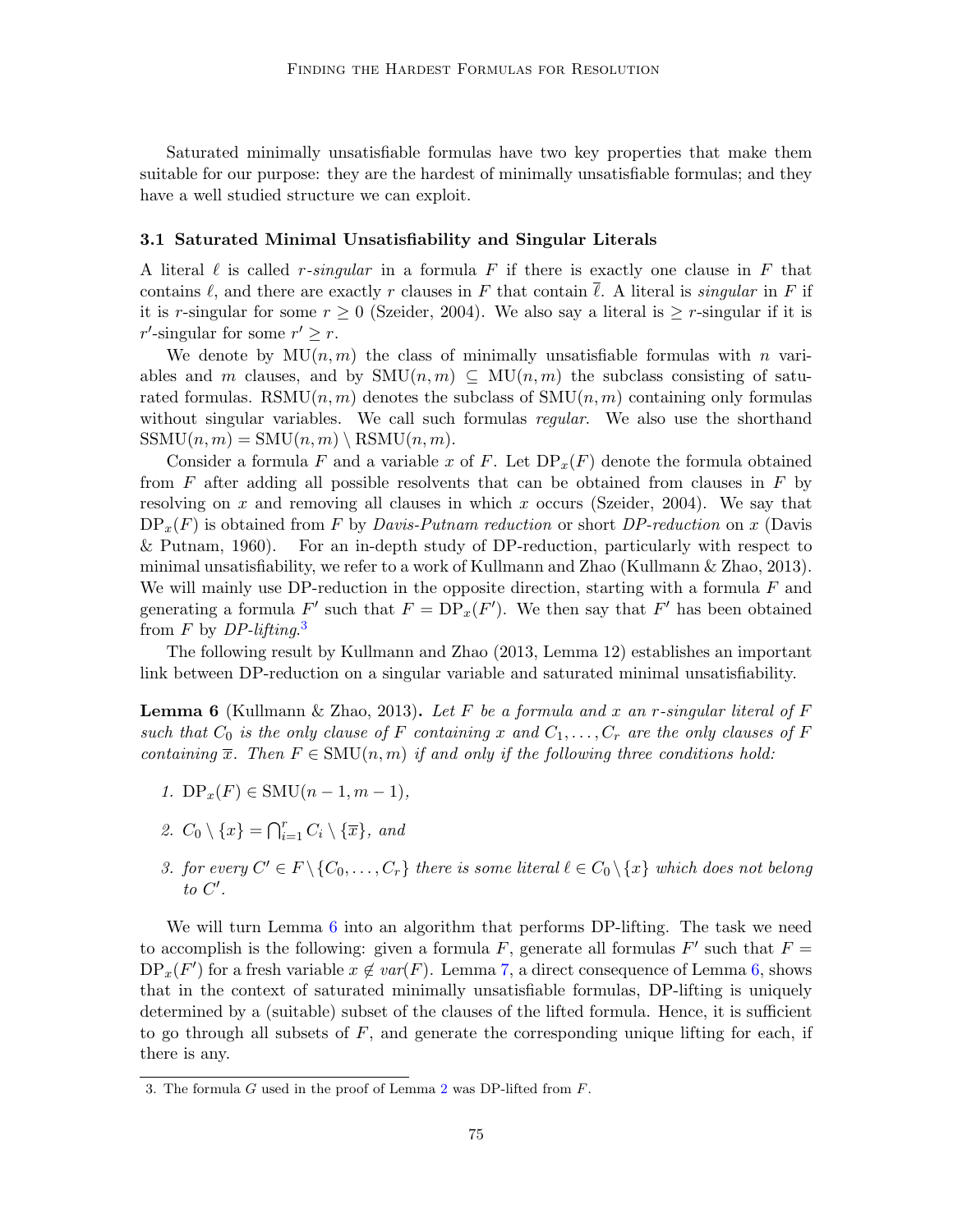<span id="page-7-0"></span>**Lemma 7.** Let  $m > n \geq 1$  and let  $F' \in SMU(n-1, m-1)$ . Each formula  $F \in SSMU(n, m)$ which can be obtained from  $F'$  by DP-lifting on a singular literal x of F, can be generated by selecting r clauses  $C'_1, \ldots, C'_r \in F'$  such that  $\bigcap_{i=1}^r C'_i \not\subseteq C$  for any  $C \in F \setminus \{C'_1, \ldots, C'_r\}$ , and replacing them by the  $r+1$  clauses  $C_0, \ldots, C_r$  where  $C_i = C'_i \cup \{\overline{x}\}$  and  $C_0 = \bigcap_{i=1}^r C'_i \cup \{x\}.$ 

The next lemma is useful when we know  $h_{m-1}$ , have a lower bound on  $h_m$ , and want to show that a formula  $F$  containing singular literals does not require longer proofs than our current bound on  $h_m$ , without laboriously computing a shortest proof of F.

<span id="page-7-2"></span>**Lemma 8.** Let  $F \in MU(n,m)$  with an r-singular variable. Then  $h(F) \leq h_{m-1} + r + 1$ .

*Proof.* We perform DP-reduction on the r-singular variable using  $r + 1$  axioms, then refute the resulting formula on  $m-1$  remaining clauses. □

The deficiency  $\delta(F)$  of a formula F is defined as  $|F| - |var(F)|$ . By a lemma attributed to Tarsi (Aharoni & Linial, 1986), all minimally unsatisfiable formulas have a positive deficiency. That means that a minimally unsatisfiable formula with a fixed number of clauses cannot have too many variables. It is easy to see that it cannot have too few variables either: for each clause there must be an assignment that falsifies it while satisfying every other clause, whence we infer that the number of assignments bounds the number of clauses. Putting the two inequalities together yields Lemma [9.](#page-7-1)

<span id="page-7-1"></span>**Lemma 9** (Aharoni & Linial, 1986). Let F be a minimally unsatisfiable formula. Then  $\log_2 |F| \leq |var(F)| < |F|.$ 

The structure of saturated minimally unsatisfiable formulas of deficiencies 1 and 2 is well understood (Kleine Büning & Kullmann, 2009). In particular, it is known that for  $m > 1$ , each  $F \in SMU(m-1,m)$  has a 1-singular literal. It is also known that  $|\text{Iso}(RSMU(m-2,m))|=1$  for  $m \geq 4$  (Kleine Büning, 2000,  $m \geq 4$  because otherwise, there are no minimally unsatisfiable formulas of deficiency 2). We pick the unique representative  $\mathcal{F}_m^2$  for Iso(RSMU $(m-2, m)$ ), which consists of the clauses  $(n = m - 2)$ 

$$
\{\overline{x_1}, x_2\}, \ldots, \{\overline{x_{n-1}}, x_n\}, \{\overline{x_n}, x_1\}, \{x_1, \ldots, x_n\}, \{\overline{x_1}, \ldots, \overline{x_n}\}.
$$

Thanks to their simple structure, we can determine the resolution hardness of both  $\text{SMU}(m-1,m)$  and  $\text{RSMU}(m-2,m)$  formulas without any computation.

<span id="page-7-3"></span>**Proposition 2.** For every  $m \geq 1$ ,  $h(SMU(m-1,m)) = 2m - 1$ .

*Proof.* Apart from the formula  $\{\Box\}$ , every formula from SMU $(m-1, m)$  contains a 1-singular variable (Davydov, Davydova,  $\&$  Kleine Büning, 1998, Theorem 12), so the statement follows by induction from Lemma [8](#page-7-2) (upper bound) and Lemma [4](#page-5-1) (lower bound).  $\Box$ 

<span id="page-7-4"></span>**Proposition 3.** For every  $m \ge 4$ ,  $h(RSMU(m-2,m)) = h(\mathcal{F}_m^2) = 3m - 5$ .

*Proof.*  $\mathcal{F}_m^2$  consists of binary strict Horn clauses (*BSH*—one negative and one positive literal) and the full positive and full negative clause. Resolving any pair of BSH clauses produces a BSH clause again. Resolving a BSH clause with a positive (negative) clause produces a positive (negative) clause which is at most one literal shorter. Hence, to get to a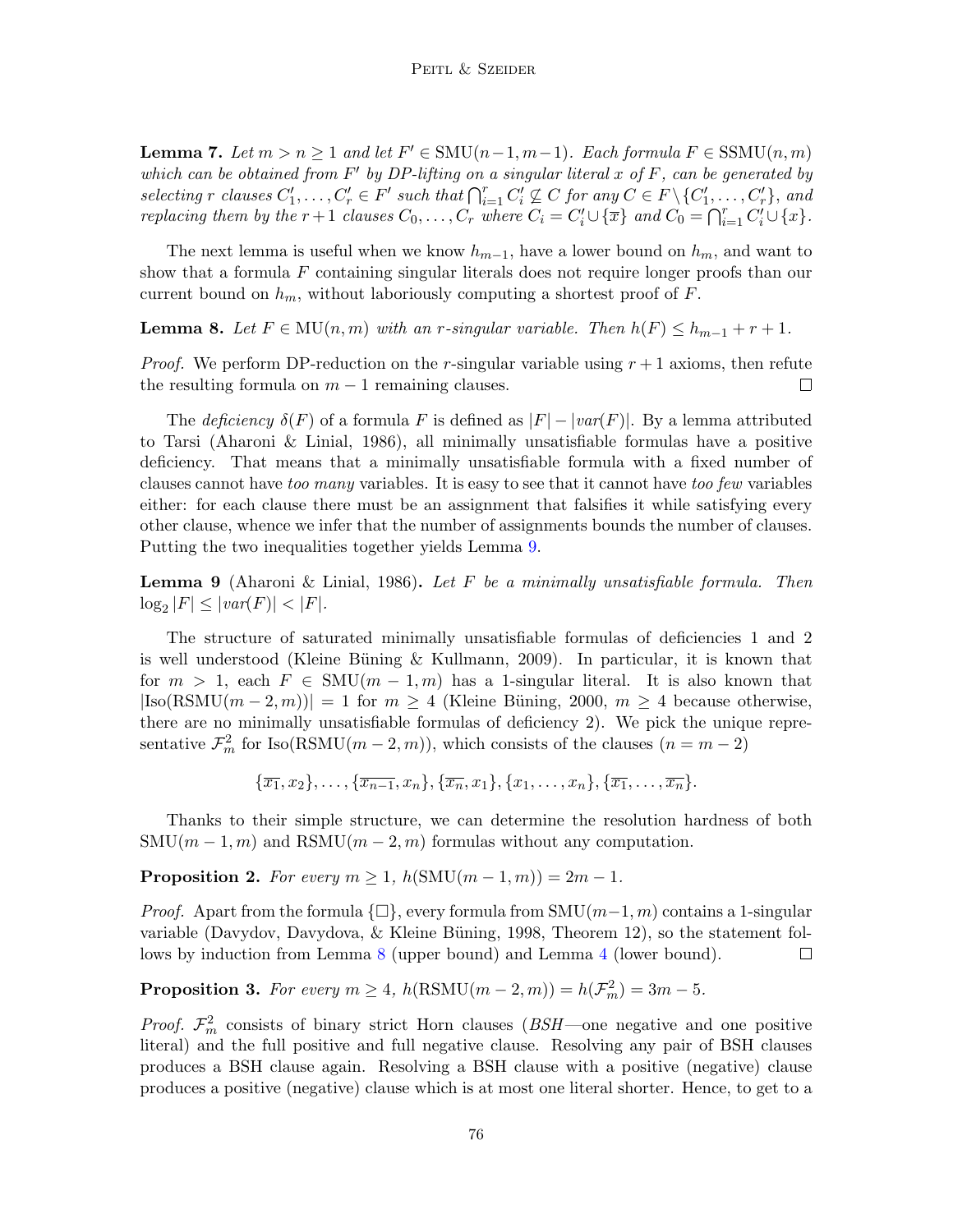positive (negative) unit clause, one must shorten the full positive (negative) clause at least  $n-1 = m-3$  times. In total, we have m axioms plus  $2(m-3)$  shortening steps plus a final resolution step, altogether  $3m - 5$  proof lines. It is easy to see that such a proof exists for every m. □

Propositions [2](#page-7-3) and [3,](#page-7-4) together with Lemma [9,](#page-7-1) give us a refined lower bound for  $h_m$ .

Corollary 1. For  $m \leq 3$ ,  $h_m = 2m - 1$ . For  $m \geq 4$ ,  $h_m \geq 3m - 5$ .

*Proof.* For  $m \leq 3$  Lemma [9](#page-7-1) rules out formulas with deficiency higher than 1, showing  $h_1 = 1$ ,  $h_2 = 3$ , and  $h_3 = 5$  by Proposition [2.](#page-7-3) The rest is a direct consequence of Proposition [3.](#page-7-4)  $\Box$ 

In order to determine  $h_m$  for  $m \geq 4$ , we will need to generate a set  $\chi(m)$  that contains at least one formula from  $H(m)$ , and then compute its shortest proof. The results so far show that  $\chi(m) = \text{Iso}(\text{SMU}(n, m))$  is a good candidate. We will compute the sets  $\text{Iso}(\text{SMU}(n, m))$ for  $n = \lceil \log_2(m) \rceil, \ldots, m - 1$ , and test for each  $F \in \text{Iso}(\text{SMU}(n, m))$  its resolution hardness  $h(F)$  using the SAT encoding, which we describe in Sections [4](#page-10-0) and [5.](#page-15-0)

We split the computation of  $\text{Iso}(\text{SMU}(n,m))$  into two parts. We first generate the set Iso(RSMU $(n, m)$ ) for  $\lceil \log_2(m) \rceil \leq n < m$ . Due to Proposition [1,](#page-3-0) we can do this by enumerating non-isomorphic 2-graphs, which correspond to clause-literal graphs of formulas in RSMU $(n, m)$ . We can limit ourselves to 2-graphs  $G = (V_1 \oplus V_2, E)$  where  $|V_1| = 2n$ and  $|V_2| = m$ , and where every vertex in  $V_1$  has exactly one neighbor in  $V_1$  and at least two neighbors in  $V_2$ . We use a tailor-made adaptation of the graph symmetry package Nauty (McKay & Piperno, 2014) to enumerate such graphs; further details can be found in Section [6.](#page-17-0)

If n and m are such that  $2^{n-1} < m-1$ , we know there cannot be any formulas in SSMU $(n, m)$  because singular DP-reduction would turn them into minimally unsatisfiable formulas on  $n-1$  variables with  $2^{n-1} < m-1$  clauses, but no such formulas ex-ist by Lemma [9.](#page-7-1) Hence, in those cases  $\text{RSMU}(n,m) = \text{SMU}(n,m)$ , and we already have  $Iso(SMU(n, m))$ . From these starting points, we repeatedly apply Lemma [7](#page-7-0) to every formula in Iso(SMU $(n, m)$ ) to obtain Iso(SSMU $(n+1, m+1)$ ). Together with Iso(RSMU $(n+1, m+1)$ ) we then obtain  $\text{Iso}(SMU(n+1, m+1)).$ 

The rationale for splitting the computation of  $\text{SMU}(n, m)$  into two pieces is the following. Enumerating non-isomorphic clause-literal graphs by Nauty for given parameters n and  $m$  is one of the bottlenecks in the process. We often need to enumerate a significantly larger set than  $\text{SMU}(n, m)$ . Therefore, we need to prune the enumeration phase as much as possible. When focusing on regular formulas, we can introduce additional bounds for Nauty, which significantly speed up the search. Applying Lemma [7](#page-7-0) afterwards inductively to the rather small set  $\text{SMU}(n,m)$  is computationally affordable (as long as the set  $\text{SMU}(n,m)$  remains reasonably small, which it does in our cases).

Since we are interested only in SMU formulas, but it is difficult to generate only SMU formulas directly, we will have to resort to generating a superset and filtering for saturated minimal unsatisfiability. We will now present two approaches to accomplish this.

The first, which we used early on, uses multiple calls to a SAT solver on different formulas—and our goal is to show how these only loosely related SAT calls can be recast as solving the same formula with different assumptions.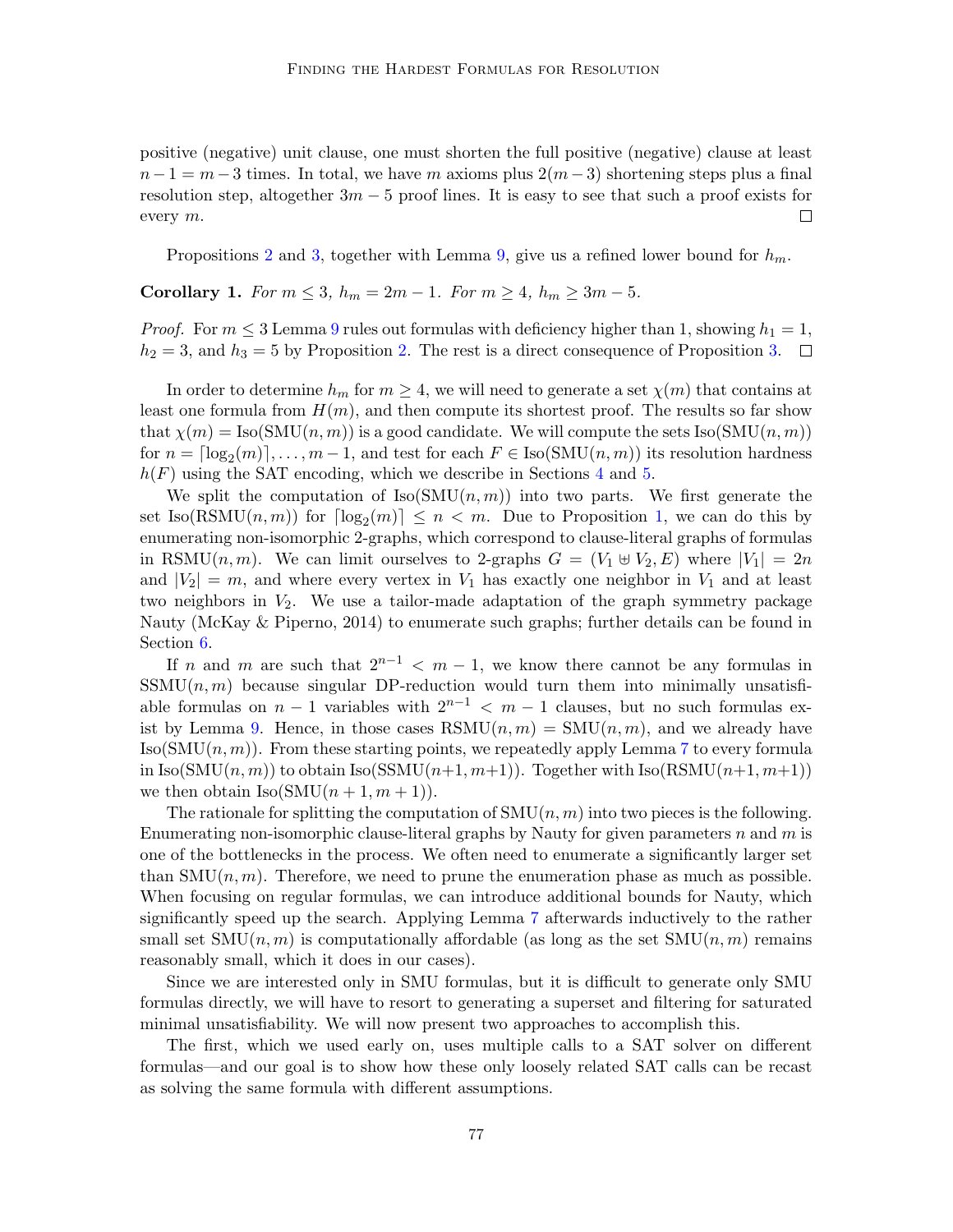The second approach is based on brute force, and we employed it after realizing that the overhead of constructing even a single SAT instance is too prohibitive (for details see Section  $6$ ). Here, we will show how a single pass through the set of assignments of a formula can determine saturated minimal unsatisfiability, if we keep track of the right information.

## <span id="page-9-1"></span>3.2 Testing SMU Using a SAT Solver

Testing saturated minimal unsatisfiability of a formula  $F$  by definition requires testing satisfiability of a number of formulas constructed by making small changes to  $F$ . Re-initializing a SAT solver with different formulas for different tests is expensive, and therefore it is desirable to pack as many SAT calls closely together either by adding clauses incrementally or by using assumptions. While testing minimal unsatisfiability incrementally without solving multiple different formulas is relatively straightforward (via clause selector variables), it is not immediately clear how to do the same for saturation. We devised an algorithm that decides saturated minimal unsatisfiability using assumption-based calls to a SAT solver without the need to solve multiple different formulas. As a bonus, the formula for the saturation test contains all the clauses of the formula used for the minimality test, so both tests can proceed incrementally. The following lemma is the basis for our algorithm (a satisfiability test precedes the saturation test in our implementation, so it is safe to assume that the tested formula is unsatisfiable).

<span id="page-9-0"></span>**Lemma 10.** Let F be an unsatisfiable formula, C a clause of F, and  $x \notin C$  a literal. The formula  $E = F \cup \{C \cup \{x\}\}\ \setminus \{C\}$ , where the clause C was extended with the literal x, is unsatisfiable if and only if the formula  $G = F \cup \{\{x\}\}\setminus C$  is unsatisfiable.

*Proof.* If E is unsatisfiable, so is  $G$ , because every clause in  $G$  is a subset of some clause in E. Conversely, assume E is satisfiable with the assignment  $\tau$ . Because  $\tau$  satisfies  $F \setminus \{C\}$ , and F is unsatisfiable,  $\tau$  must falsify C, and so it must satisfy x. Hence, it satisfies G.  $\Box$ 

Lemma [10](#page-9-0) gives rise to the following algorithm: for all  $C \in F$  and every literal  $x \notin C$ , check whether  $F \cup \{\{x\}\}\ \{C\}$  is unsatisfiable. If at least one of these formulas is unsatisfiable, the clause C can be extended with x preserving unsatisfiability, meaning that F is not saturated; otherwise  $F$  is saturated. This can be implemented in an assumption-based fashion with a single formula by augmenting every clause of  $F$  with a fresh selector variable to obtain  $F^* = \{ C \cup \{ \overline{s_C} \} \mid C \in F \}$ , and querying satisfiability of the formulas  $F^*[\tau_{C,x}]$ for  $C \in F$ ,  $x \notin C$ , where  $\tau_{C,x}(s_C) = 0$ ,  $\tau_{C,x}(s_D) = 1$  for  $D \neq C$ , and  $\tau_{C,x}(x) = 1$ , using assumptions.

## 3.3 Testing SMU by Brute Force

Motivated by the observation that the process described in Subsection [3.2,](#page-9-1) and in fact just constructing  $F^*$  and loading it into the SAT solver, still takes up most of the time, we devised a brute-force algorithm that is much more efficient for a large number of tiny formulas. Algorithm [1](#page-11-0) runs through all assignments  $\tau$  of a formula F explicitly and calculates the set of clauses falsified by  $\tau$  in order to check that F is unsatisfiable in the first place. Additionally, for every clause C, the algorithm keeps track of the set of *critical* assignments—the ones that falsify only C. Given all this information, saturated minimal unsatisfiability can be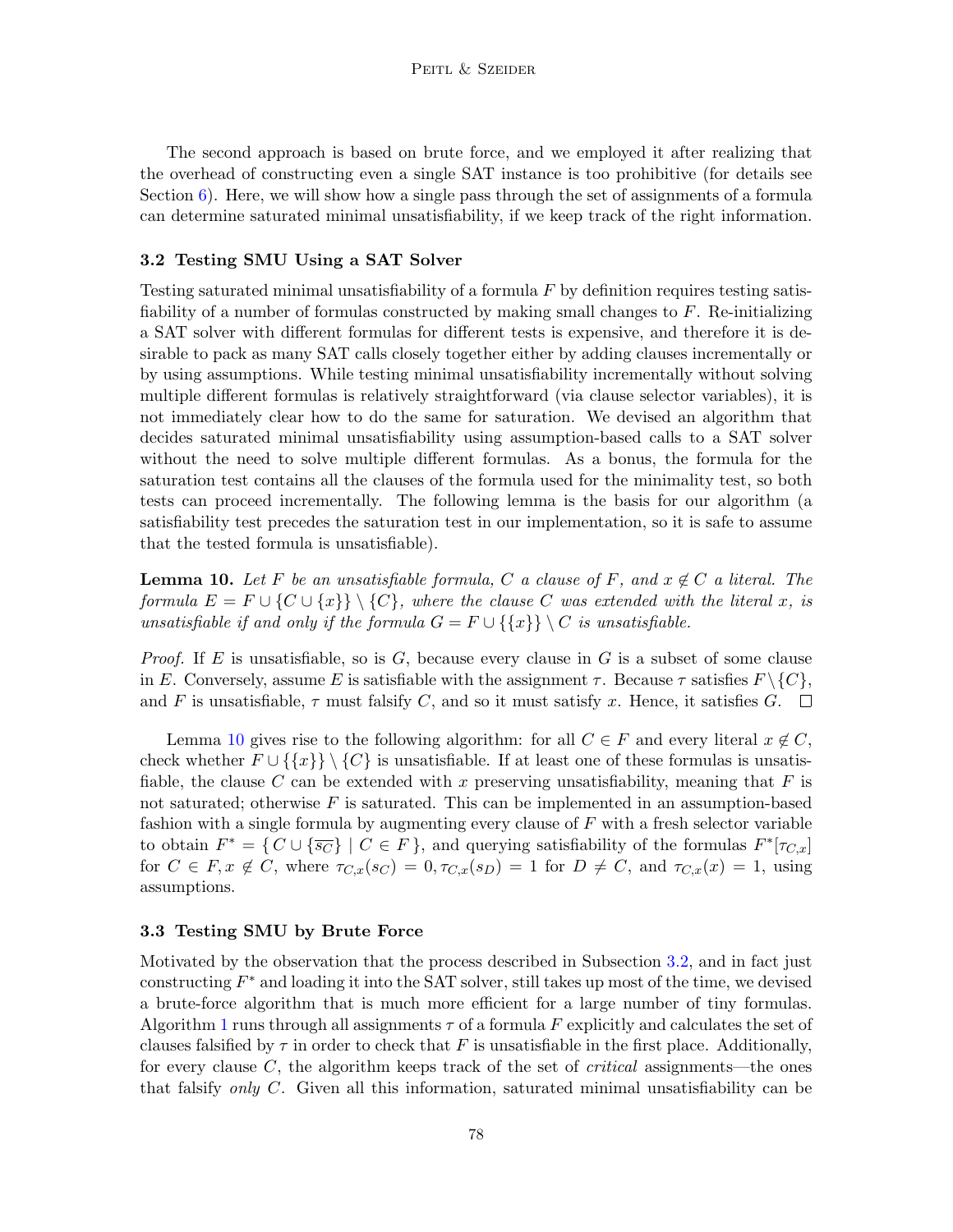decided easily: minimal unsatisfiability boils down to the existence of a C-critical assignment for every clause; asking whether some clause C can be extended with a literal  $l$  while maintaining unsatisfiability is the same as making sure that adding the literal  $l$  will not turn any C-critical assignment into a satisfying one (a non-critical assignment remains falsifying). Correctness of Algorithm [1](#page-11-0) follows from Lemma [11.](#page-10-1)

<span id="page-10-1"></span>**Lemma 11.** Let F be an unsatisfiable formula. For a clause  $C \in F$ , let  $C^{-1}$  denote the set of C-critical assignments. Then

- 1. F is minimally unsatisfiable if, and only if, for every clause  $C \in F$ ,  $C^{-1} \neq \emptyset$ ;
- 2. F is saturated minimally unsatisfiable if, and only if, for every clause  $C \in F$  and every variable  $x \notin \text{var}(C)$ , there are C-critical assignments  $\tau_0, \tau_1 \in C^{-1}$  such that  $\tau_0(x) \neq \tau_1(x);$

*Proof.* 1. follows by definition. For 2. assume  $F$  is not saturated minimally unsatisfiable. This is iff there is a clause C and a variable  $x \notin var(C)$  such that wlog  $G := F \cup (C \cup \{x\}) \setminus C$ is unsatisfiable. Consider a C-critical assignment  $\tau$  (in F). Since  $\tau$  cannot satisfy  $C \cup \{x\}$ (then it would satisfy G), we must have  $\tau(x) = 0$ . Hence, this is further equivalent to the fact that all critical assignments have the same value at  $x$ .  $\Box$ 

#### <span id="page-10-0"></span>4. Encoding for Shortest Resolution Proofs

This section gives the details of our SAT encoding computing the shortest resolution proof of an input formula. We aim to encode the following question.

Given a formula F with the clauses (axioms)  $A_1, \ldots, A_m$  and  $var(F) = \{x_1, \ldots, x_n\}$ , does there exist a resolution refutation of  $F$  of length at most  $s$ ? i.e., does there exist a sequence  $P = L_1, \ldots, L_s$  of s lines (clauses), such that each  $L_i$  is either some axiom  $A_j$  or a resolvent of two previous  $L_{i'}, L_{i''}, i', i'' < i$ , and  $L_s$  is empty? We denote this problem by  $SHORT(F, s)$ .

It is easy to see that  $\texttt{SHORT}(F, s)$  is coNP-hard (s given in binary): since each unsatisfiable formula F with n variables has a resolution refutation of length at most  $2^{n+1} - 1$ , we have UNSAT(F) = SHORT(F,  $2^{n+1} - 1$ ). Therefore, using a SAT-based approach is indeed justified. On the other hand, membership in NEXPTIME can easily be seen as well: guess a refutation of length s and verify that it is correct. The precise complexity of  $\text{SHORT}(F, s)$  is an open problem—our intuition, based on our inability to construct a deterministic singleexponential-time algorithm for  $\texttt{SHORT}(F, s)$ , is that it might be NEXPTIME-complete.

The basic idea of our encoding is to have variables  $\cos[i, v]$  and  $\operatorname{neg}[i, v]$  that determine whether v and  $\overline{v}$  occur in  $L_i$ , and variables arc $[i, j]$ , which hold the information about the structure of the resolution steps in the proof. Together, these variables fully determine a candidate resolution proof sequence  $P$ . We additionally use auxiliary variables to express certain constraints more succinctly. Table [1](#page-12-0) lists the core variables used by the encoding.

We drew inspiration from a similar encoding recently proposed by Marques-Silva and Mencía (2019, henceforth referred to as MSM), but made improvements afforded by the fact that we focus on minimally unsatisfiable formulas. One of the strongest points of MSM, enumerating *minimal correction subsets* (MCSes, i.e., inclusion-minimal sets of clauses whose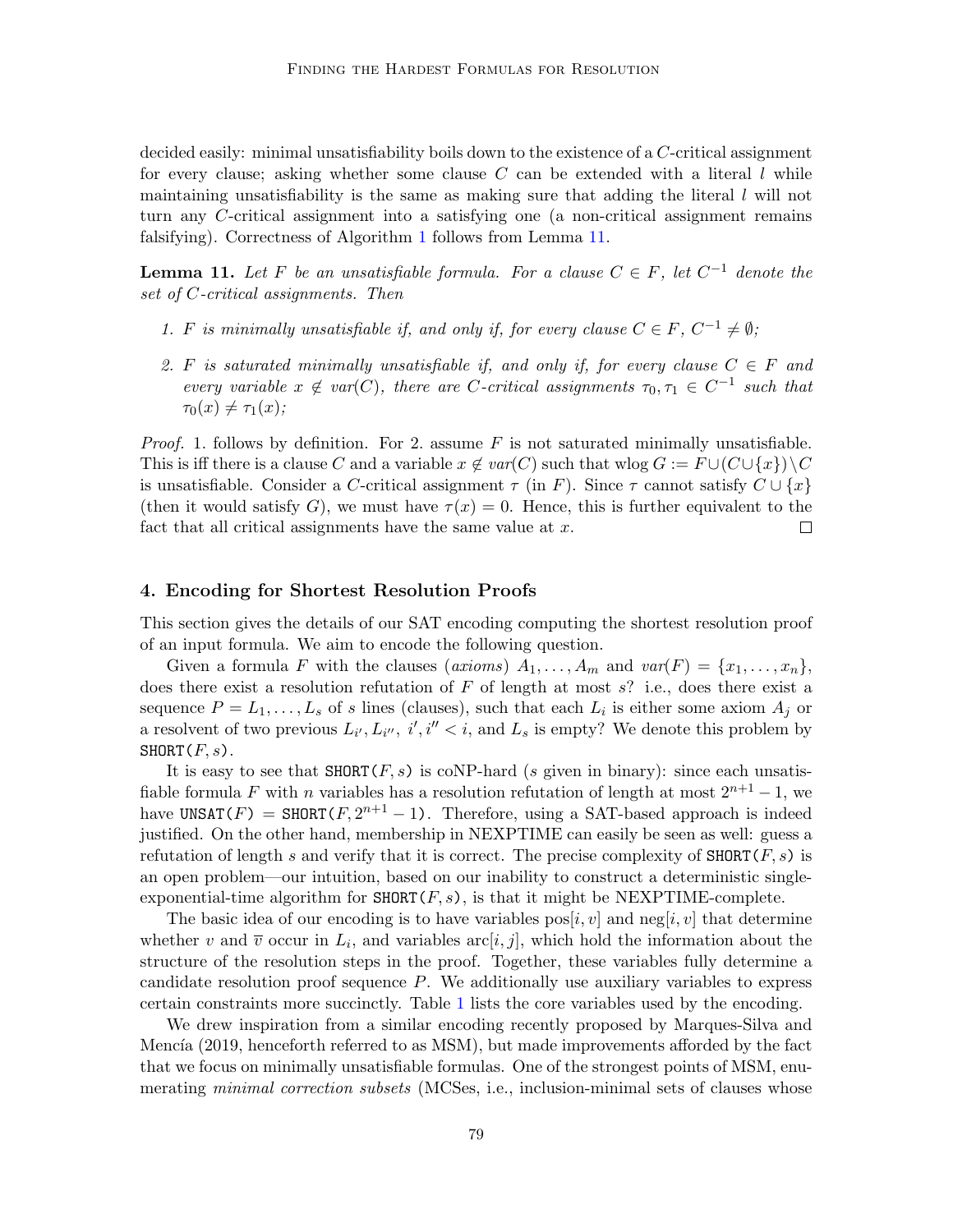Algorithm 1 Deciding saturated minimal unsatisfiability in one pass through the set of assignments.

<span id="page-11-0"></span>

|     | 1: procedure $\operatorname{ISSMU}(F)$             |                                                                     |
|-----|----------------------------------------------------|---------------------------------------------------------------------|
| 2:  | $\text{crit} = \emptyset$                          | $\triangleright$ the set of clauses which have critical assignments |
| 3:  | for $C \in F$ do                                   |                                                                     |
| 4:  | for $x \in var(F)$ do                              |                                                                     |
| 5:  | $max_vual[C][x] = 0$                               | $\triangleright$ maximal value of x in C-critical assignments       |
| 6:  | $min\_val[C][x] = 1$                               | $\triangleright$ minimal value of x in C-critical assignments       |
| 7:  | end for                                            |                                                                     |
| 8:  | end for                                            |                                                                     |
| 9:  | for $\tau : var(F) \rightarrow \{0,1\}$ do         |                                                                     |
| 10: | $\mathcal{Z}(\tau) = \{C \in F \mid \tau(C) = 0\}$ |                                                                     |
| 11: | if $\mathcal{Z}(\tau) = \emptyset$ then            |                                                                     |
| 12: | return False                                       | $\triangleright$ satisfiable                                        |
| 13: | end if                                             |                                                                     |
| 14: | if $\mathcal{Z}(\tau) = \{C\}$ then                |                                                                     |
| 15: | crit $\cup = \{C\}$                                |                                                                     |
| 16: | $max\_val[C]$ $\vee = \tau$                        |                                                                     |
| 17: | min_val $[C] \wedge = \tau$                        |                                                                     |
| 18: | end if                                             |                                                                     |
| 19: | end for                                            |                                                                     |
| 20: | if crit $\neq F$ then                              |                                                                     |
| 21: | return False                                       | $\triangleright$ not minimal                                        |
| 22: | end if                                             |                                                                     |
| 23: | for $C \in F$ do                                   |                                                                     |
| 24: | for $x \in var(F) \setminus var(C)$ do             |                                                                     |
| 25: | if $max_val[C][x] = min_val[C][x]$ then            |                                                                     |
| 26: | return False                                       | $\triangleright$ not saturated, can extend C with a literal on x    |
| 27: | end if                                             |                                                                     |
| 28: | end for                                            |                                                                     |
| 29: | end for                                            |                                                                     |
| 30: | return True                                        |                                                                     |
|     | 31: end procedure                                  |                                                                     |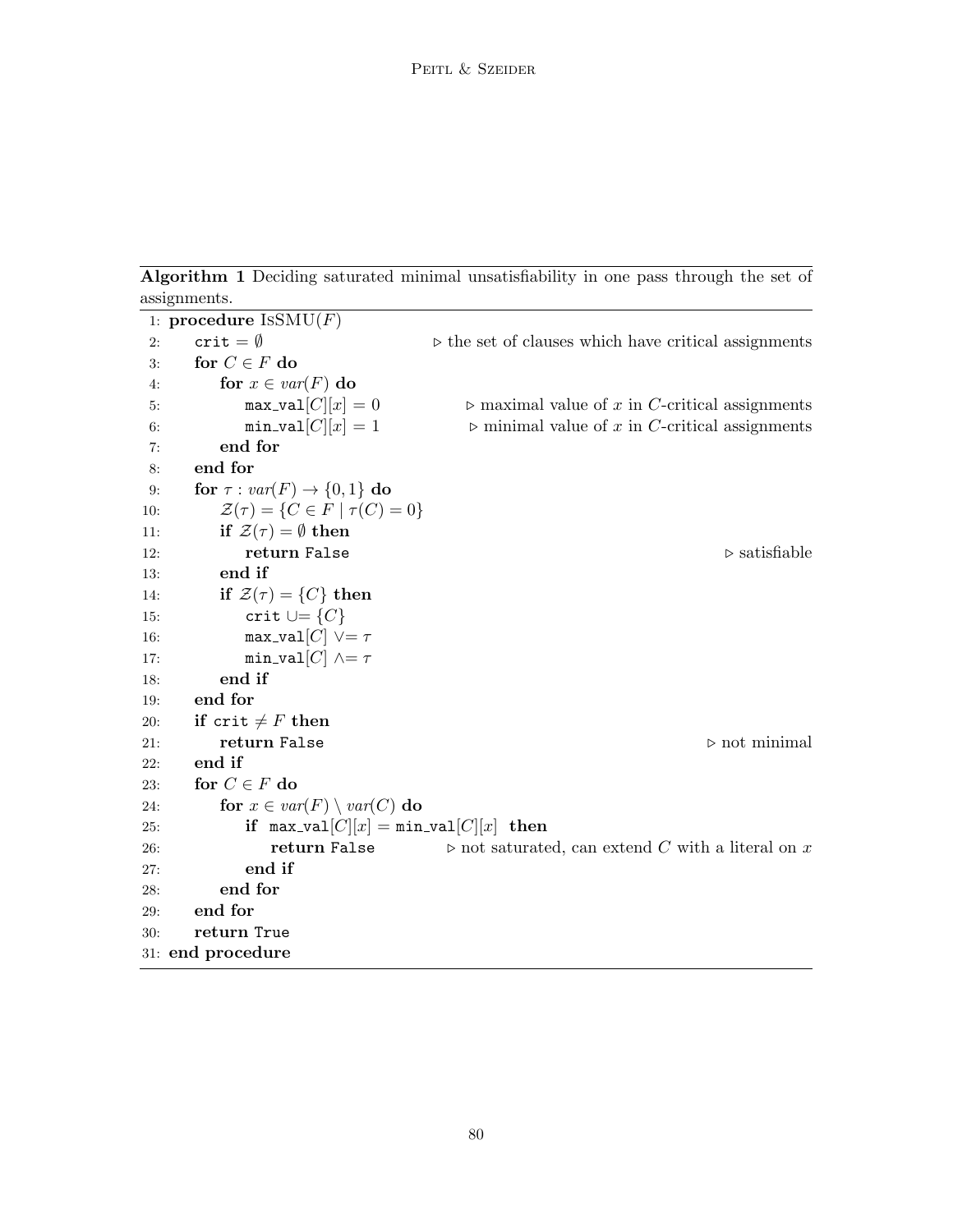deletion renders the formula satisfiable) in a preprocessing step, becomes trivial for minimally unsatisfiable formulas: the MCSes are precisely all singletons by definition of minimal unsatisfiability. Instead, we require that all axioms are used in the proof.

On the other hand, we extend the encoding with powerful symmetry breaking constraints. These constraints, explained in detail in Section [5,](#page-15-0) completely break all symmetries resulting from different permutations of the same sequence of clauses, and as such, they constitute a valuable standalone theoretical contribution. Moreover, thanks to this additional symmetry breaking, we were able to compute shortest proofs of many formulas, for which MSM failed to produce an answer in our experiments. This symmetry breaking uses further auxiliary variables, which are introduced in Section [5.](#page-15-0)

Another novelty of our encoding is the capacity to reject a partially constructed proof early based on a counting argument involving the number of times a clause is used in resolution steps, similarly to Lemma [4.](#page-5-1) We give the details at the end of this section.

| variable                     | meaning                                                | how many    |
|------------------------------|--------------------------------------------------------|-------------|
| pos[i, v]                    | $v \in L_i$                                            | O(ns)       |
| neg[i, v]                    | $\overline{v} \in L_i$                                 | O(ns)       |
| $\text{piv}[i, v]$           | v is the pivot variable for the resolvent $L_i$        | O(ns)       |
| ax[i, j]                     | $L_i = A_j$                                            | O(ms)       |
| isax[i]                      | $\exists j: L_i = A_j$                                 | O(s)        |
| arc[i, j]                    | $L_i$ is a premise of $L_i$                            | $O(s^2)$    |
| $\text{upos}[i, v]$          | v occurs in at least one premise of $L_i$              | O(ns)       |
| $\text{uneg}[i, v]$          | $\overline{v}$ occurs in at least one premise of $L_i$ | O(ns)       |
| $\mathbf{poscarry}[i, j, v]$ | $v \in L_i$ and $L_i$ is a premise of $L_i$            | $O(ns^2)^*$ |
| $\text{negcarry}[i, j, v]$   | $\overline{v} \in L_i$ and $L_i$ is a premise of $L_i$ | $O(ns^2)^*$ |

<span id="page-12-0"></span>Table 1: Core variables used by the shortest-proof encoding. The symbol  $v$  is understood to range over  $V := var(F)$ , while the symbols i, j range over the set  $\{1, \ldots, s\}$  with  $i < j$ , except for ax $[i, j]$ , where j ranges over  $\{1, \ldots, m\}$  instead. The <sup>\*</sup>-marked terms are asymptotically dominating  $(n \leq m \leq s)$ .

In the following subsections, we list the clauses of the encoding, using complex Boolean expressions where convenient, and implicitly assuming that those are translated into a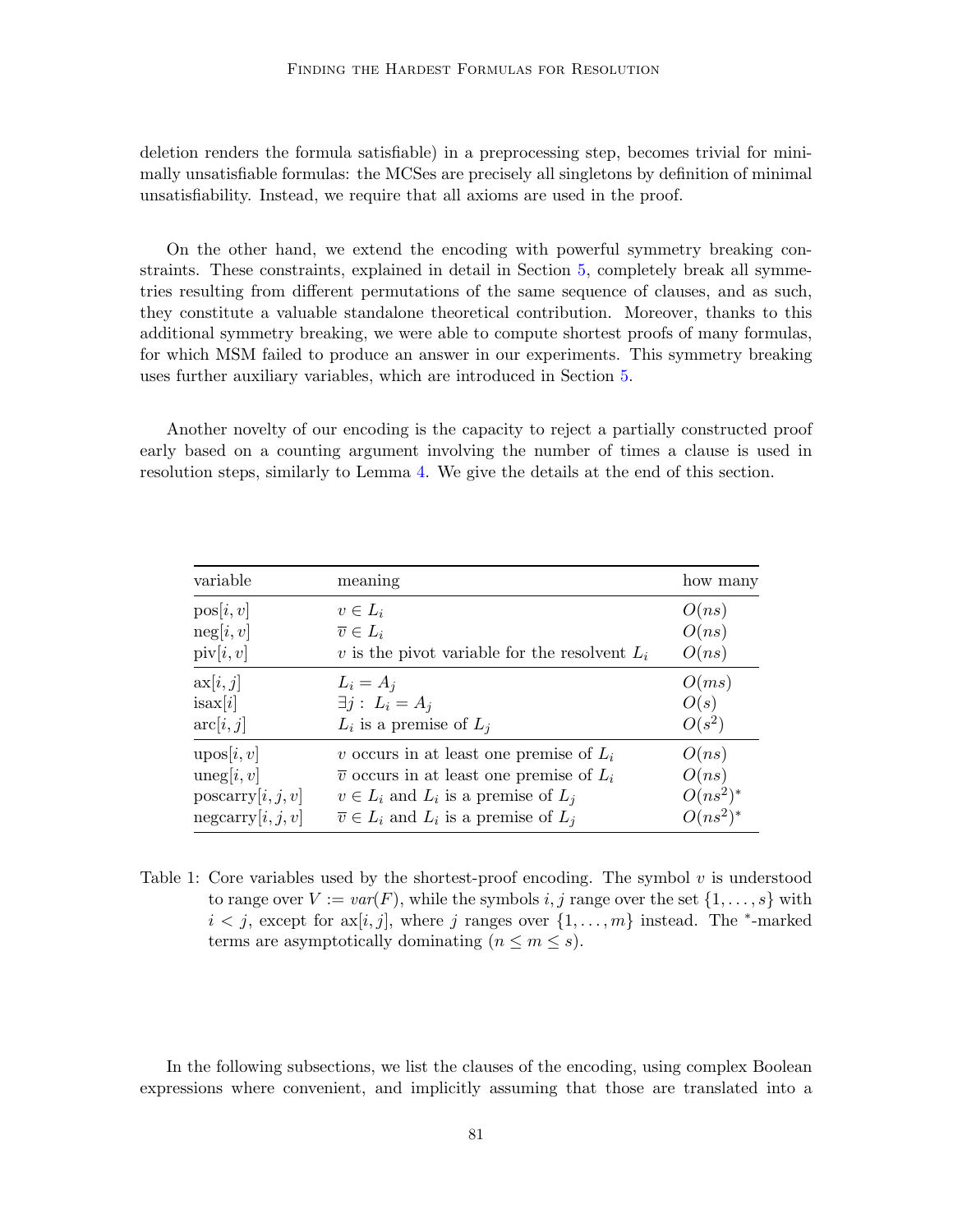logically equivalent CNF in the natural way, as follows:

$$
x \leq y : \overline{x} \vee y
$$
  
\n
$$
x \geq y : x \vee \overline{y}
$$
  
\n
$$
x = y_1 \wedge \cdots \wedge y_k : \bigwedge_{i=1}^k (\overline{x} \vee y_i) \wedge (x \vee \overline{y_1} \vee \cdots \vee \overline{y_k})
$$
  
\n
$$
x = y_1 \vee \cdots \vee y_k : \bigwedge_{i=1}^k (x \vee \overline{y_i}) \wedge (\overline{x} \vee y_1 \vee \cdots \vee y_k)
$$
  
\n
$$
\bigwedge_{i=1}^k x_i \rightarrow \bigvee_{j=1}^l y_j : \overline{x_1} \vee \cdots \vee \overline{x_k} \vee y_1 \vee \cdots \vee y_l
$$
  
\n
$$
\bigvee_{i=1}^k x_i \rightarrow \bigwedge_{j=1}^l y_j : \bigwedge_{i=1}^k \bigwedge_{j=1}^k (\overline{x_i} \vee y_j)
$$

Sometimes we write pos|neg to save space, meaning that the surrounding expression should be interpreted twice, with pos and neg substituted. We will also use cardinality constraints of the form  $\sum_{x \in X} x \Delta k$ ,  $\Delta \in \{\leq, \geq, =\}$ , which can be encoded using an arbitrary CNF cardinality-constraint encoding. We use the sequential counter (Sinz, 2005), which seemed to perform best in our tests, but our implementation allows to pass the cardinality encoding to be used as a parameter (see Section [6](#page-17-0) for more details).

#### 4.1 Definitions

Definition of isax $[i, j]$ : the *i*-th clause is the *j*-the axiom if it contains precisely its literals.

$$
\bigwedge_{\substack{1 \leq i \leq s \\ 1 \leq j \leq m}} ax[i,j] \rightarrow \left(\bigwedge_{v \in A_j} pos[v,i] \bigwedge_{\overline{v} \in A_j} neg[v,i] \bigwedge_{v \notin var(A_j)} \overline{pos[v,i]} \wedge \overline{neg[v,i]}\right),
$$

The *i*-th clause is an axiom (isax[*i*]) if it is some axiom according to the constraint above.

$$
\bigwedge_{1 \leq i \leq s} \left( \text{isax}[i] = \bigvee_{1 \leq j \leq m} \text{ax}[i, j] \right),
$$

The "carry" variables help us simplify reasoning around how literals are carried between clauses;  $\{\cos\left(\frac{\pi i}{i}, j, v\right) \}$  captures the conjunction of the facts that a v-literal appears in the *i*-th clause and that the *i*-th clause is a premise of the *j*-th clause.

$$
\bigwedge_{\substack{1 \leq i,j \leq s \\ v \in V}} \{ \text{pos} | \text{neg} \} \text{carry}[i,j,v] = \{ \text{pos} | \text{neg} \} [i,v] \wedge \text{arc}[i,j],
$$

Through carries, we capture the union of the two premises of a resolution step.

$$
\bigwedge_{\substack{1 \leq j \leq s \\ v \in V}} \Biggl(u\{\text{pos}|\text{neg}\}[j, v] = \bigvee_{1 \leq i < j} \{\text{pos}|\text{neg}\}\text{carry}[i, j, v]\Biggr),
$$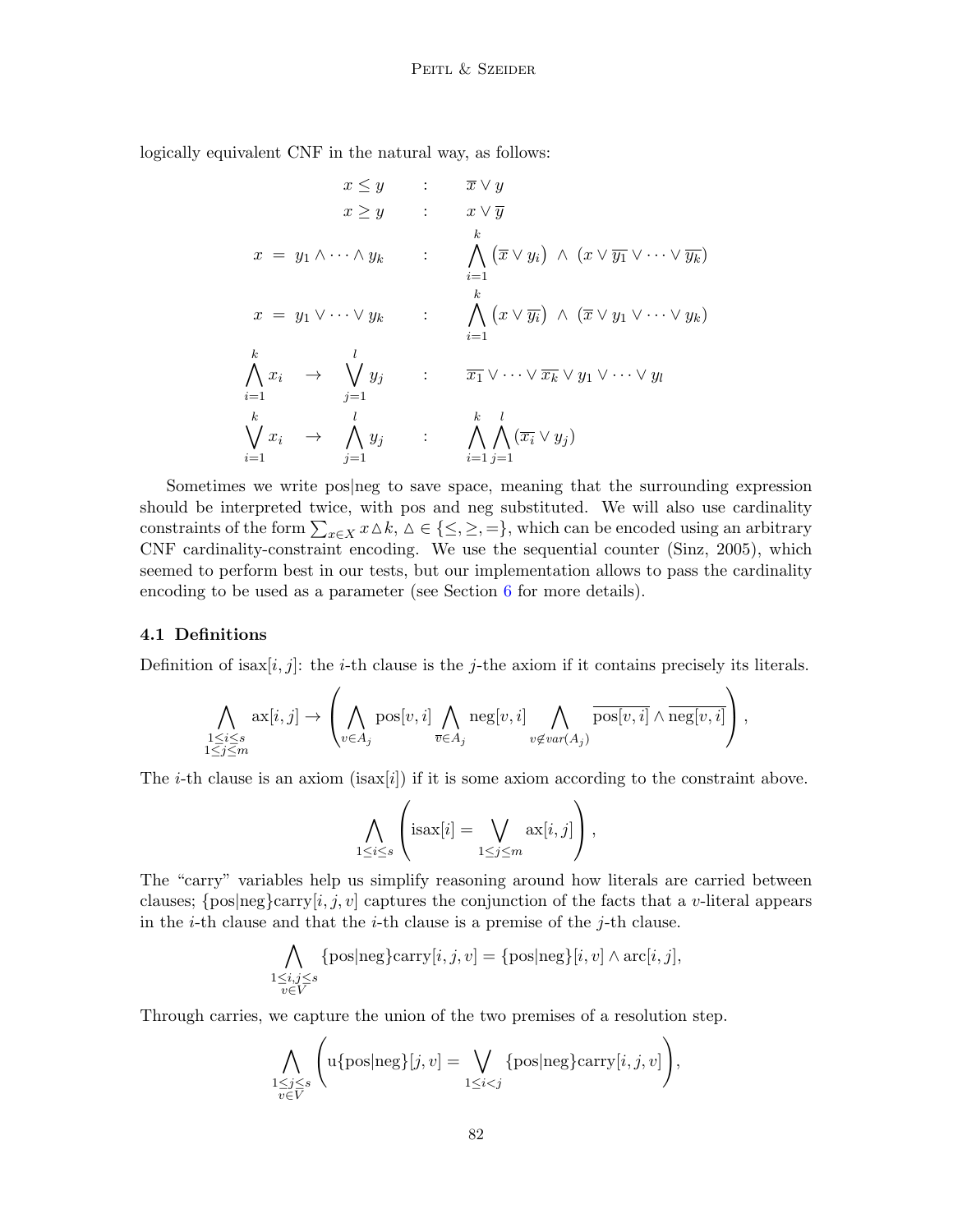The pivot variable is defined as a variable that appears in both polarities in the union of premises. In a later constraint, we will enforce the uniquness of a pivot.

$$
\bigwedge_{\substack{1 \le i \le s \\ v \in V}} \text{piv}[i, v] = \text{upos}[i, v] \land \text{uneg}[i, v].
$$

#### 4.2 Essential Constraints

The final clause is empty:  $\bigwedge_{v \in V} \text{pos}[i, v] \wedge \text{neg}[i, v]$ . Axioms have no incoming arcs:  $\bigwedge_{1 \leq i < j \leq s} i \text{isax}[j] \rightarrow \text{arc}[i, j].$ Clauses are non-tautological:  $\bigwedge_{\substack{1 \leq i \leq s \\ v \in V}}$  $pos[i, v] \vee neg[i, v].$ Non-pivot literals are retained after resolution.

$$
\bigwedge_{1 \leq i \leq s; v \in V} \overline{\text{piv}[i, v]} \land \text{u} \{ \text{pos} | \text{neg} \} [i, v] \rightarrow \{ \text{pos} | \text{neg} \} [i, v]
$$

No new literals are introduced into resolvents.

$$
\bigwedge_{1 \leq i \leq s; v \in V} \overline{\text{isax}[i]} \land \{\text{pos} | \text{neg}\}[i, v] \rightarrow u\{\text{pos} | \text{neg}\}[i, v]
$$

Every resolvent has a pivot:  $\bigwedge_{1 \leq i \leq s} \left( \overline{\text{isax}[i]} \to \bigvee_{v \in V} \text{piv}[i, v] \right)$ , and the pivot is unique:  $\bigwedge_1 \leq i \leq s$  $v \neq v' \in V$  $\overline{\text{piv}}[i, v] \vee \overline{\text{piv}}[i, v']$ . Every clause has exactly two premises

$$
\bigwedge_{3\leq j\leq s}\sum_{1\leq i
$$

#### 4.3 Redundant Constraints

If we search for the proof by iteratively incrementing the bound  $s$ , we know that every clause must be used:

$$
\bigwedge_{1 \leq i < s} \bigvee_{i < j \leq s} \operatorname{arc}[i, j].
$$

In that case, we know no proof shorter than s exists, and so every clause but the last is non-empty:

$$
\bigwedge_{1\leq i
$$

Axioms do not have pivots:  $\bigwedge_{\substack{1 \leq i \leq s \\ v \in V}}$  $\text{isax}[i] \rightarrow \text{piv}[i, v]$ . We require that the axioms are placed at the beginning of the proof  $\bigwedge_{1 \leq i < s} i \in [i+1] \rightarrow i \infty$  is ax $[i]$ , and in the same order as they appear in the original formula  $\bigwedge_{1 \leq i \leq s; 1 \leq j_1 \leq j_2 \leq m} ax[i, j_2] \vee ax[i+1, j_1]$ . Hence,  $A_j$ can appear no later than as  $L_j$ , expressed by the unit clauses  $\overline{\text{ax}[i,j]}$  for  $1 \leq i \leq s$  and  $1 \leq j \leq \min(i-1,m)$ . When considering only MU formulas, we can omit the above and directly place all axioms at the start in a fixed order:  $\bigwedge_{i=1}^{m} \text{ax}[i, i] \bigwedge_{i=m+1}^{s} \overline{\text{isax}[i]}$ .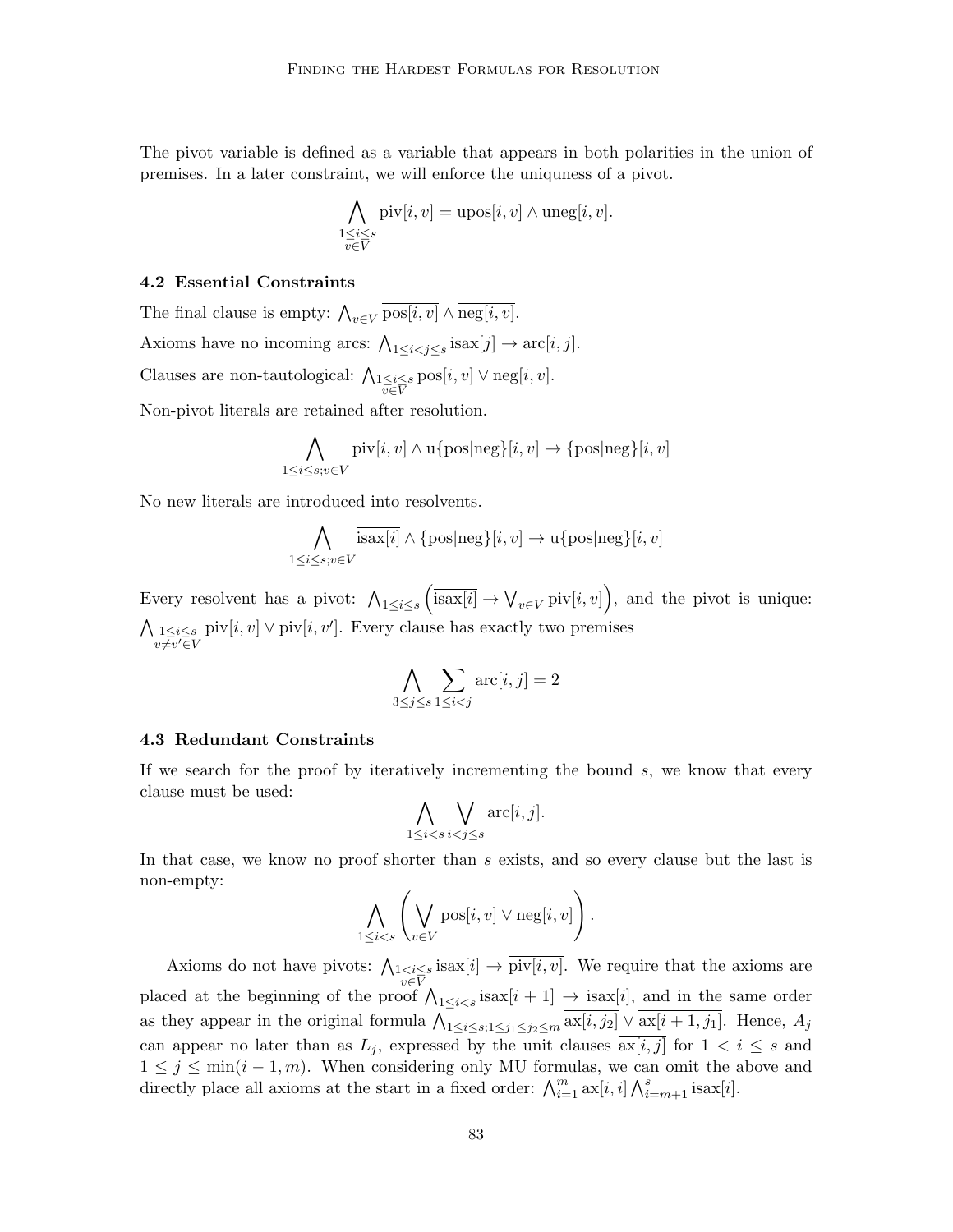#### 4.4 Counting the In- and Out-Degrees

Consider the proof DAG  $G(P)$  defined in Section [2.](#page-2-0) Using the redundant constraints from above and assuming minimal unsatisfiability of  $F$ , we will show how one can place an additional redundant constraint on the proof DAG structure. The goal of this constraint is to discover early that a partially constructed proof DAG cannot be extended to a full DAG, and reject it. This feature is based on the simple identity  $\sum_{v \in V} d_{\text{out}}(v) = \sum_{L \in V} d_{\text{in}}(v)$ , which holds in every directed graph  $G = (V, E)$ , and which we already used in the proof of Lemma [4](#page-5-1) in order to establish a lower bound on the length of a proof of a minimally unsatisfiable formula.

The core idea is that we know the in-degrees, and so the total number of arcs there must be in a proof DAG, and we also know that every clause except the last has an outgoing arc. Suppose A is a partial assignment of arcs in a proof of length s, i.e., A is a sub-DAG of a proof DAG with s vertices, and suppose A has  $k(A)$  arcs, and  $t(A)$  vertices with out-degree 0. We know that in any proof DAG that extends A, each of the  $t(A)$  clauses except the last will have at least one outgoing arc; so any extension of A must have at least  $k(A)+t(A)-1$  arcs. But at the same time, any extension of A must have  $2(s-m)$  arcs (for the m axioms of in-degree 0 and  $s-m$  resolvents of in-degree 2); we reach a contradiction if  $k(A) + t(A) - 1 > 2(s - m)$ . Our goal now, is to produce a constraint that will perform this reasoning and enforce for every partial arc assignment A that  $k(A) + t(A) - 1 \leq 2(s - m)$ . The main challenge is to capture the value of  $t(A)$ ; the rest can be achieved via a cardinality constraint.

To capture the value of  $t(A)$ , we introduce the notion of an *extra* arc: for a clause  $L_i \in P$ with multiple outgoing arcs to clauses  $L_{j_1}, \ldots, L_{j_k}, j_1 < \cdots < j_k$ , we say that the arcs to  $L_{j_2}, \ldots, L_{j_k}$  are *extra* (this includes symmetry breaking: the single non-extra arc is the one with the lowest index). Let  $e(A)$  be the number of extra arcs in the partial proof DAG A. It can be seen that  $k(A) + t(A) - 1 = e(A) + s - 1$ : starting from the  $k(A)$  arcs in A, add  $t(A) - 1$  non-extra arcs going out of the clauses with out-degree 0, for a total of  $s - 1$ non-extra arcs and  $e(A)$  extra arcs (no new extra arcs were added). Hence, the inequality  $k(A) + t(A) - 1 \leq 2(s-m)$  can be rewritten as  $e(A) \leq s - 2m + 1$ . If we can keep track of the number of extra arcs, we can simply encode this as a cardinality constraint. We define the variables  $\exp[i, j]$ , whose meaning is that  $\arg[i, j]$  is an extra arc, and enforce the cardinality constraint on them.

$$
\bigwedge_{1 \le i < j < k \le s} \text{arc}[i, j] \land \text{arc}[i, k] \to \text{exact}[i, k]; \qquad \sum_{1 \le i < j \le s} \text{exact}[i, j] \le s - 2m + 1.
$$

This cardinality constraint ensures that a partial proof does not have too many extra arcs, and there is enough "arc budget" left to add at least one arc to every clause that does not yet have one. Since the cardinality constraint alone is unsatisfiable if the right-hand side is negative, we obtain Lemma [4](#page-5-1) as a special case.

## <span id="page-15-0"></span>5. Symmetry Breaking

Consider the proof DAG  $G(P)$  of a resolution proof P. Any proof P is simply a topological sort of its DAG  $G(P)$ . If two sequences  $P_1$  and  $P_2$  share the same DAG  $G(P_1) = G(P_2) = G$ ,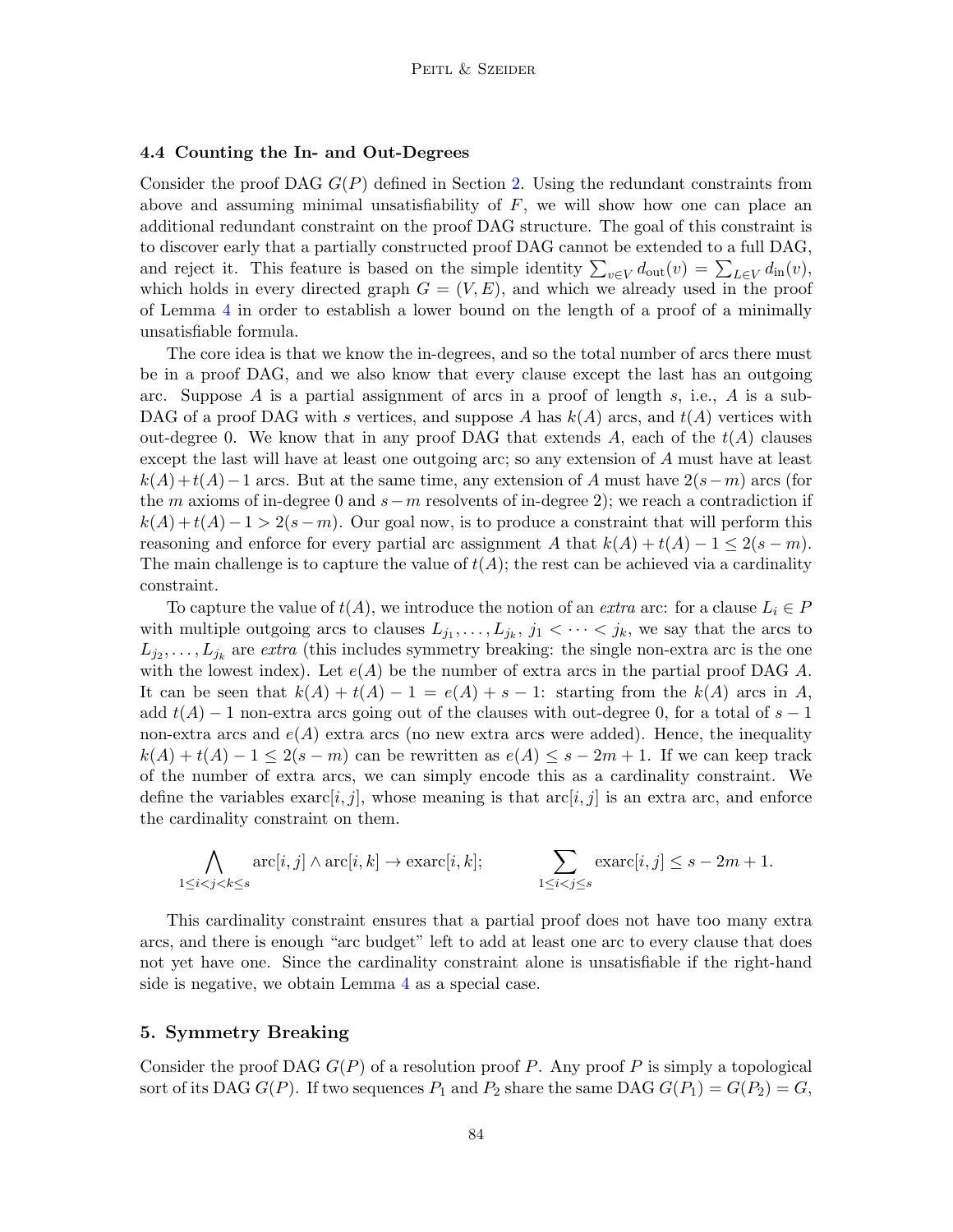then  $P_1$  and  $P_2$  are essentially the same proof. Our aim now is to make sure that for each candidate proof DAG G, exactly one topological sort is accepted by the encoding.

A directed acyclic graph can be topologically sorted by repeatedly picking and deleting from G a source vertex, i.e., one with no incoming arcs, as the next vertex in the resulting topologically sorted sequence. In the event that several sources are available, any one can be picked, which is why a given DAG, in general, has many topological sorts. We define a canonical topological sort of a given DAG G in the following way. Let  $\leq^*$  be an arbitrary total order on the vertices of G. The *canonical topological sort of*  $G$  is the topological sort that results from always picking the greatest source vertex under  $\leq^*$ . The idea for this symmetry breaking is due to Schidler and Szeider (2020) who introduced it in a different context; Fichte, Hecher, and Szeider (2020) further studied this technique under the name LexTopSort.

To verify that a given sequence P is the canonical topological sort of  $G(P)$ , we need to check that for every pair of vertices  $L_i, L_j, i < j$ , if  $L_j$  was a source already at the time when  $L_i$  was inserted, then  $L_j \leq^* L_i$ . We can check whether  $L_j$  was a source simultaneously with  $L_i$  by checking that there is no arc  $(L_k, L_i)$  with  $i \leq k$ . This is the role of the variables  $\text{sim}[i, j]$ .

We also need to reason about the order  $\leq^*$  on clauses. We define the following order on the literals  $x_1 < \overline{x_1} < \cdots < x_n < \overline{x_n}$ , and order clauses of the proof lexicographically based on this order:  $L_i <^* L_j$  if there is a literal  $l \in L_j$  such that  $l \notin L_i$  and  $\{l'\} \cap L_i = \{l'\} \cap L_j$ for all  $l' < l$ . We represent  $\leq^*$  using the variables geq[i, j, l], which say that, when restricted to literals up to position l, the clause  $L_j$  is a superset of  $L_i$ . Here we are using the trick to encode a lexicographic ordering where we relax the condition that the previous bits are equal to the condition that they are greater than or equal, exploiting the fact that the opposite inequality has been enforced on the previous bits already (Lemma 10.7.1, Sakallah, 2009).

$$
\bigwedge_{1 \leq i < j \leq s} \text{geq}[i, j, x_1] = (\text{pos}[i, x_1] \leq \text{pos}[j, x_1])
$$
\n
$$
\bigwedge_{1 \leq i < j \leq s} \text{geq}[i, j, x_k] = \text{geq}[i, j, \overline{x_{k-1}}] \land (\text{pos}[i, x_k] \leq \text{pos}[j, x_k])
$$
\n
$$
\bigwedge_{1 \leq k \leq n} \text{geq}[i, j, \overline{x_k}] = \text{geq}[i, j, x_k] \land (\text{neg}[i, x_k] \leq \text{neg}[j, x_k])
$$
\n
$$
\bigwedge_{1 \leq i < j \leq s} \text{geq}[i, j, \overline{x_k}] = \text{geq}[i, j, x_k] \land (\text{neg}[i, x_k] \leq \text{neg}[j, x_k])
$$

Definition of sim: for  $1 \leq i \leq s$ ,  $\text{sim}[i, i+1] = \overline{\text{arc}[i, i+1]}$ , and

$$
\bigwedge_{1 \leq i < j-1 \leq s} \operatorname{sim}[i, j] = \operatorname{sim}[i + 1, j] \land \overline{\operatorname{arc}[i, j]}.
$$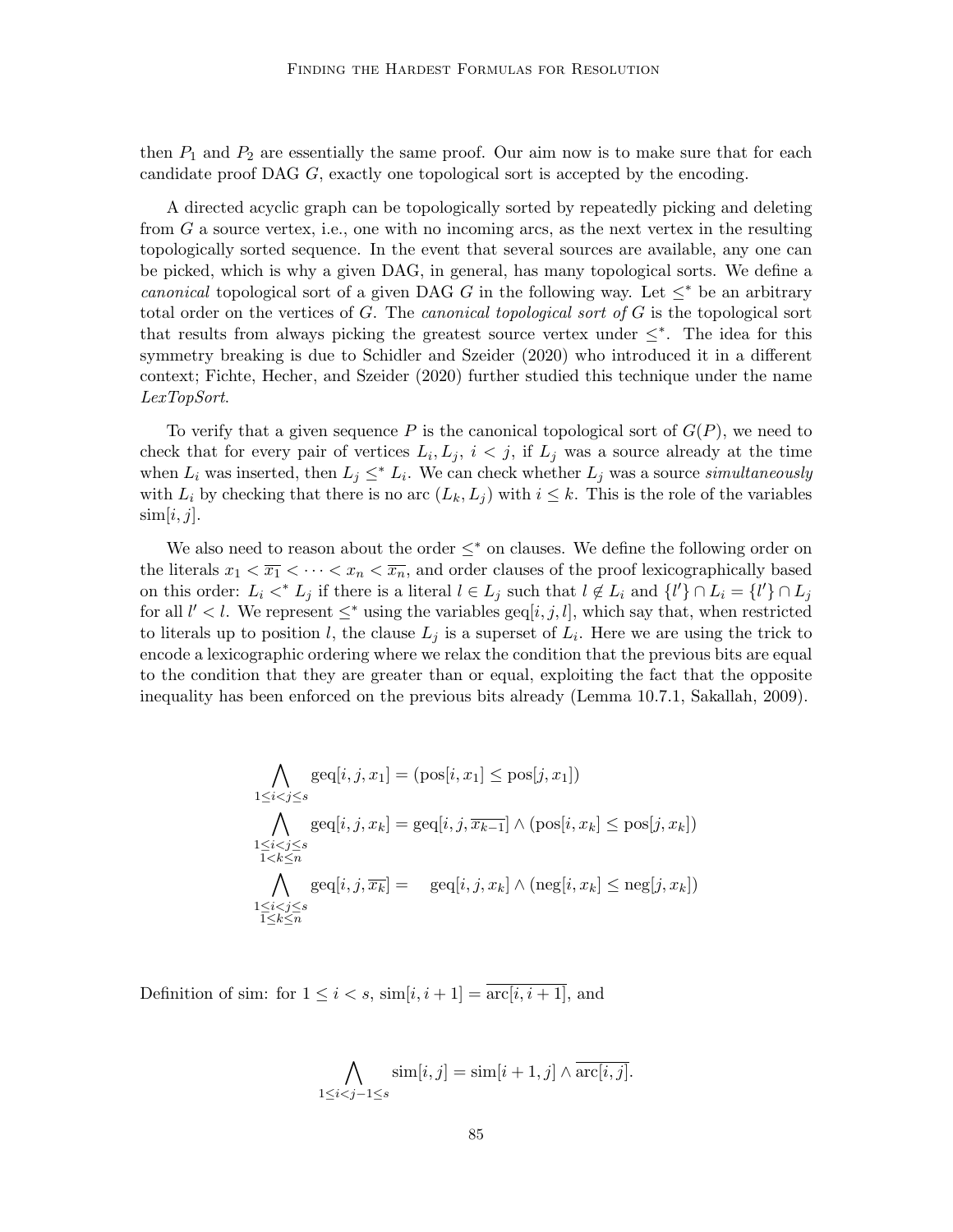The following constraint enforces that the sequence is the canonical topological sort (for resolvents only, the order of axioms is handled differently—see Section [4\)](#page-10-0).

$$
\bigwedge_{1 \leq i < j \leq s} \left( \operatorname{sim}[i, j] \land \overline{\operatorname{ax}[i]} \right) \to (\operatorname{pos}[i, x_1] \geq \operatorname{pos}[j, x_1])
$$
\n
$$
\bigwedge_{\substack{1 \leq i < j \leq s \\ 1 \leq k \leq n}} \left( \operatorname{sim}[i, j] \land \overline{\operatorname{ax}[i]} \land \operatorname{ge}[i, j, x_k] \right) \to (\operatorname{neg}[i, x_k] \geq \operatorname{neg}[j, x_k])
$$
\n
$$
\bigwedge_{\substack{1 \leq i < j \leq s \\ 1 \leq k < n}} \left( \operatorname{sim}[i, j] \land \overline{\operatorname{ax}[i]} \land \operatorname{ge}[i, j, \overline{x_k}] \right) \to (\operatorname{pos}[i, x_{k+1}] \geq \operatorname{pos}[j, x_{k+1}])
$$

The last set of unit clauses ensures that a superclause of a previously derived clause should never be derived.

$$
\bigwedge_{1 \leq i < j \leq s} \overline{\text{geq}[i,j,\overline{x_n}]}
$$

Finally, Theorem [1](#page-17-1) summarizes the properties of our encoding.

<span id="page-17-1"></span>**Theorem 1.** Let F be a propositional formula on n variables and m clauses and let short<sub>s</sub> $(F)$  be the formula defined in Sections [4](#page-10-0) and [5.](#page-15-0) Then the following statements hold:

- 1. the size of short<sub>s</sub> $(F)$  is  $O(\max(n, m, s)^3)$  variables and clauses; (s can be exponential in the input length). For MU formulas we have  $n < m \leq s$ , i.e., size  $O(s^3)$ ;
- 2. short<sub>s</sub> $(F)$  is satisfiable if and only if F has a resolution refutation of length s in which every clause is used to derive the empty clause;
- 3. any model of short<sub>s</sub> $(F)$  can naturally be interpreted as a sequence of clauses P that constitutes a valid resolution proof of F;
- 4. P is the canonical topological sort of  $G(P)$ .

Theorem [1](#page-17-1) gives rise to a simple algorithm. Start with  $s = 1$ , and increment s by one while short<sub>s</sub> $(F)$  is unsatisfiable. As soon as short<sub>s</sub> $(F)$  becomes satisfiable, s is the length of a shortest resolution refutation of  $F$ , and the refutation itself can be extracted from a model of short<sub>s</sub> $(F)$ . An improvement is possible for MU formulas, by starting not at  $s = 1$ , but  $s = 2m - 1$ , as described in Section [4.](#page-10-0)

### <span id="page-17-0"></span>6. Experimental Setup

In this section, we describe how we performed our computations; Section [7](#page-19-0) afterwards is devoted to a discussion of the results we obtained. We will refer to formulas and graphs interchangeably throughout these two sections, saying for instance that a graph is minimally unsatisfiable. In such cases, it is understood that we are using the correspondence between formulas and graphs sketched in Section [3,](#page-4-0) and implicitly mean the corresponding object.

To generate  $Iso(RSMU(n, m))$ , we run a modified version of the genbg utility from the graph automorphism package Nauty (McKay & Piperno, 2014), provided to us by Brendan McKay, which enumerates isomorph-free 2-graphs. The modification is that the graphs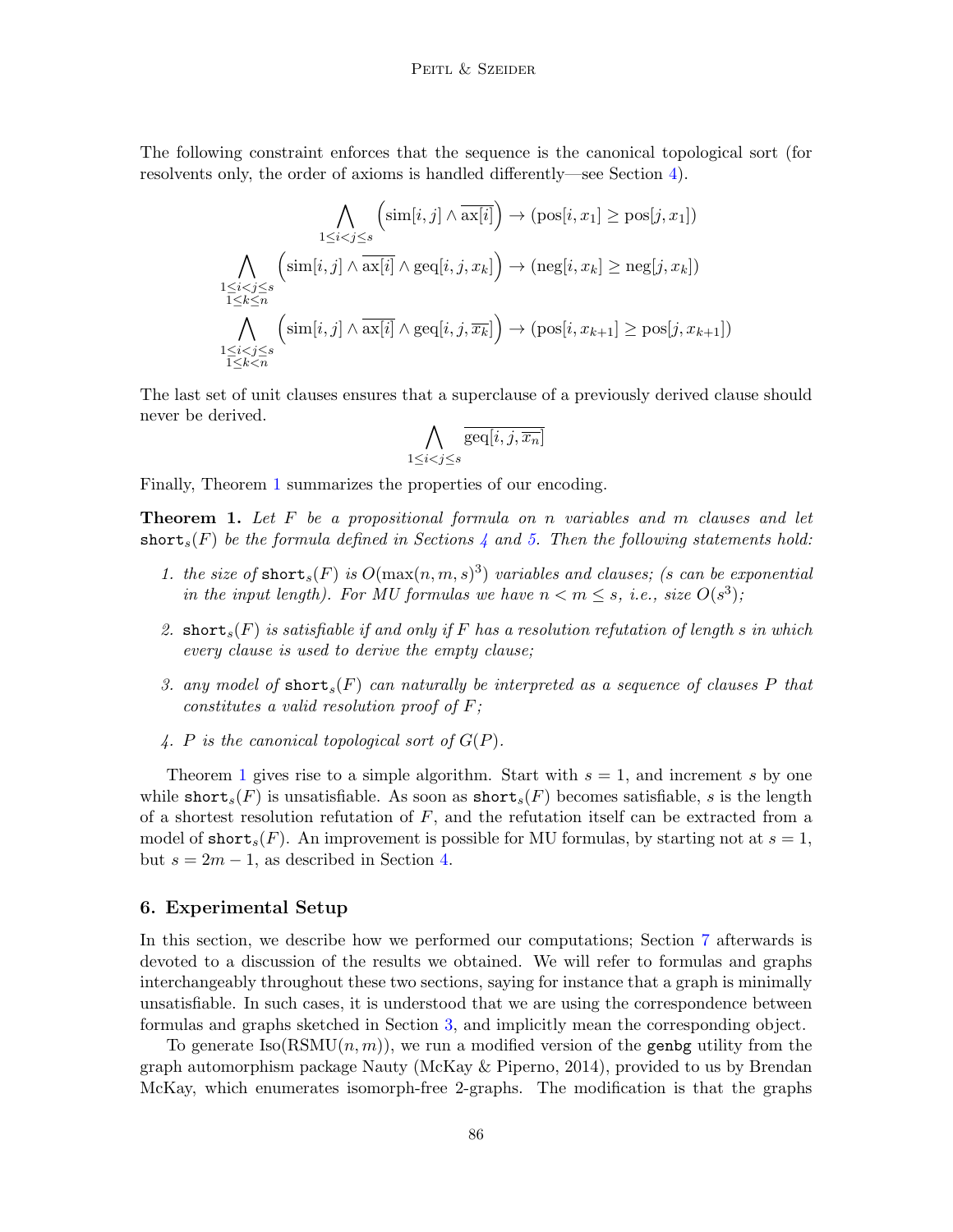generated are not bipartite as in genbg, but  $V_1$  induces a *matching*, i.e., the graph is a clauseliteral graph as defined in Section [2.](#page-2-0) We run genbg with the parameters -cAtd3:2 2n m and a custom filtering routine that catches some satisfiable and non-minimal formulas early. The meaning of our parameter settings is: we are interested in connected  $(-c)$  trianglefree (-t) 2-graphs  $G = (V_1 \oplus V_2, E)$ , such that  $V_1$  has 2n vertices (the literals) whose minimum degree is 3 (every literal should occur at least twice, plus the edge between the two literals of a variable), and  $V_2$  has m vertices (the clauses) with minimum degree 2 (a unit clause would imply a singular literal, so we can skip such graphs), and such that no two neighborhoods of vertices from  $V_2$  are one subset of the other  $(-A)$ . This gives us a set  $S(n, m)$  of graphs that contains Iso(RSMU $(n, m)$ ), and such that all graphs in S represent formulas without tautological clauses (triangle-freeness), without singular literals (degree bounds), and without subsumed clauses  $(-A)$ . Hence it remains to filter the output of genbg for saturated minimal unsatisfiability.

Our filtering subroutine takes a partially constructed graph and tries to determine that it cannot be extended to an unsatisfiable or a minimally unsatisfiable formula. A partial graph corresponds to a formula with some clauses already fixed, and others left yet undetermined. We count the number of satisfying assignments of a partial graph, and using the fact that Nauty adds clauses in increasing order of size, we can trivially lower-bound the number of satisfying assignments of the final formula.

# <span id="page-18-0"></span>**Lemma 12.** If F has at least  $\mu$  satisfying assignments, and each clause in G has width at least  $\omega$ , then  $F \cup G$  has at least  $\mu - 2^{n-\omega} |G|$  satisfying assignments, where  $n = |var(F \cup G)|$ .

Because the clauses come in increasing order, we can put  $\omega = \max_{C \in F} |C|$ , and when we are generating n-variable, m-clause formulas, we know both n and also that  $|G| = m - |F|$ . Thus, if the number  $\mu - 2^{n-\omega}(m - |F|)$  is positive, we can immediately discard the current branch of the search (all descendants of  $F$ ). Similarly, if a partially constructed formula is already unsatisfiable, we know that the final formula will not be minimally unsatisfiable, and we can discard as well. This pruning is critical as without it the vast majority of graphs generated would be satisfiable, causing most of the work to go to waste. As an example, without our filtering routine, for  $n = 5$  and  $m = 9$ , out of the total more than 9 billion generated graphs, fewer than 0.05% were unsatisfiable.

The pruning described in Lemma [12](#page-18-0) as well as SMU filtering both require solving SAT, or even counting models. In early stages of our work, we used a SAT solver for that purpose (CryptoMiniSAT via its C API; Soos, Nohl, & Castelluccia, 2009), resorting to a lower bound based on clause sizes instead of counting models exactly (any formula  $F$  trivially has at least  $2^{|var(F)|} (1 - \sum_{C \in F} 2^{-|C|})$  models), and using Lemma [10](#page-9-0) for SMU testing. However, we have since found out that using brute force (going through all assignments explicitly) instead of a SAT solver is much more efficient in these cases, and also allows exact model counting at no extra cost. Nauty encodes sets via their characteristic vectors, and the vectors in turn are represented by the bits of an unsigned int. In our case, we work with small sets (clauses on  $\lt 32$  literals), which means both a full assignment and a clause can fit into one CPU word. Operations such as determining whether an assignment satisfies a given clause conveniently reduce to a single CPU instruction, and the entire process is extremely cache friendly. This stands in contrast with the cumbersomeness of having to construct a SAT-solver-friendly representation of the graph output by Nauty, where a huge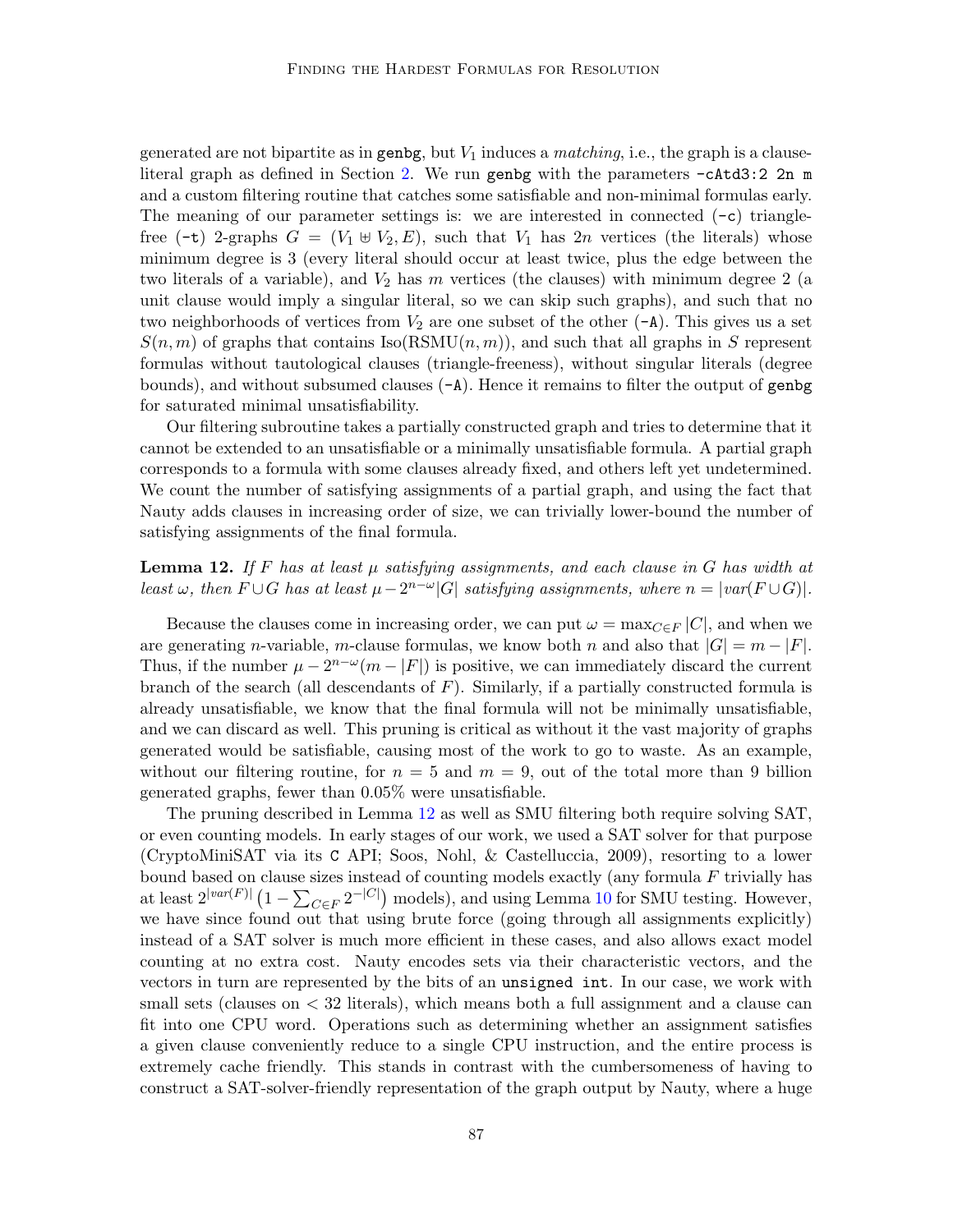chunk of the time is wasted. Checking satisfiability and counting satisfying assignments is trivial by brute force, for testing saturated minimal unsatisfiability we use Algorithm [1.](#page-11-0) For an example of the kind of speedup obtained, consider generating  $SMU(4, 8)$ , which takes 150 seconds with the SAT-solver-based method, while the brute-force method finishes in under a second. We do not report more detailed comparisons, because as we gradually switched to the improved version for larger values of  $n$  and  $m$ , we left the slower versions behind.

Once we have generated  $\text{Iso}(\text{RSMU}(n,m))$ , which is equal to  $\text{Iso}(\text{SMU}(n,m))$  for values of n, m where  $MU(n-1, m-1)$  is empty, we use Lemma [7](#page-7-0) to compute  $SMU(n+1, m+1)$ . Whenever we have computed  $\text{SMU}(n+1, m+1)$ , we simply run our encoding on every formula, incrementally increasing the proof length bound s, and compute all shortest proofs.

We implemented the encoding and the iterative search for a shortest proof in Python using the PySAT framework (Ignatiev, Morgado, & Marques-Silva, 2018). Our tool allows the user to choose their favorite SAT solver—among the ones included in PySAT, or indeed any other that they have installed. Similarly, the user can specify which CNF cardinality encoding (among the ones implemented in PySAT) to use within our encoding. Since these parameters can be expected to have a significant impact on performance, before we started our experiments, we performed a grid search through all pairs of SAT solver (the ones in PySAT + Kissat and CryptoMiniSAT 5.8) and cardinality encoding, using a randomly sampled set of  $\text{RSMU}(8)$ ,  $\text{RSMU}(9)$ ,  $\text{SSMU}(8)$ , and  $\text{SSMU}(9)$  formulas, 32 of each kind. From this training phase we concluded that the configuration with  $CaDiCaL<sup>4</sup>$  $CaDiCaL<sup>4</sup>$  $CaDiCaL<sup>4</sup>$  and sequential counter performed best, and we used it throughout the rest of the experiment.

We note that any training process is bound to be imperfect, because the whole workflow suffers from aggressively heavy-tailed behavior. It is easy to parallelize the computation of shortest proofs across different formulas, and it is even possible to parallelize the individual short<sub>s</sub> $(F)$  queries for one given formula. However, as we illustrate in the next section in Figure [3,](#page-25-1) this only helps so much, because the bulk of the computation rests in the optimality queries for a tiny set of the hardest formulas. In order to scale beyond our current results, a cube-and-conquer (Heule, Kullmann, & Biere, 2018) approach to solve the hardest queries may be called for. Apart from fully automated cubing algorithms, another promising option is to exploit the high-level structure of our problem—search for a (proof) DAG. A partitioning of the set of candidate DAGs into subsets of roughly equal size which can be expressed succinctly as a set of cubes could in theory bring close to linear speedups. Coming up with such a partitioning appears quite non-trivial; but it also looks like something that might be within the reach of followup work.

Our encoding (Peitl & Szeider, 2021b) and our catalog of SMU formulas (Peitl & Szeider, 2021a), including the data from our computation, are publicly available.

## <span id="page-19-0"></span>7. Results

In this section we present and explore in detail the results of our computation. We begin with the analysis of the hardness sequence and the finer structure of hardness in SMU formulas.

Table [2](#page-20-0) lists the length of the longest shortest proof required by an  $\text{SMU}(n, m)$  formula, and, by taking the maximum in each column, also values of  $h_m$ . In particular, we obtain

<span id="page-19-1"></span><sup>4.</sup> <https://fmv.jku.at/cadical>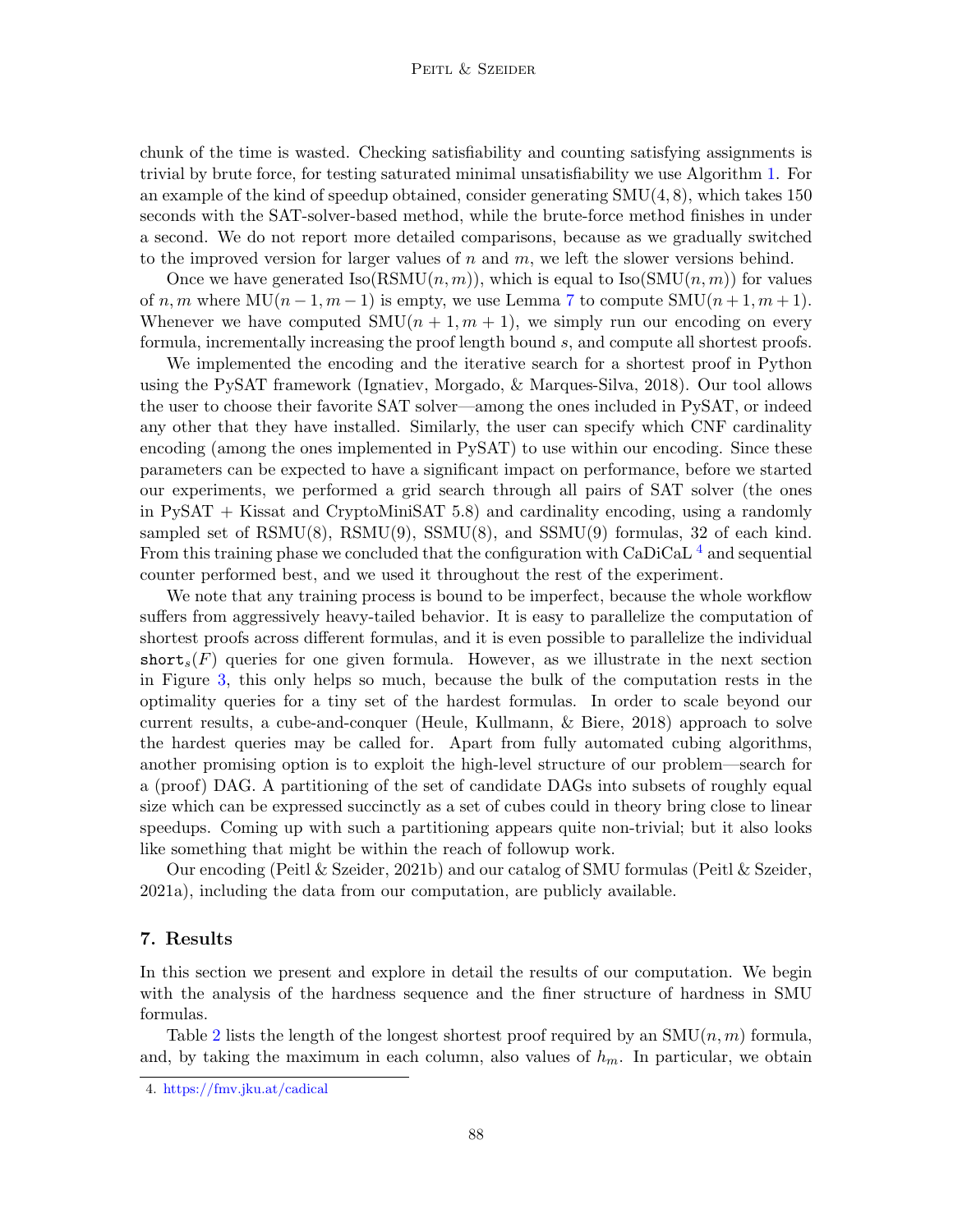| $n \setminus m$  | $\perp$                  | 2    |      | 4                  | 5                 | 6         |          | 8        |        | 10         |
|------------------|--------------------------|------|------|--------------------|-------------------|-----------|----------|----------|--------|------------|
| $\boldsymbol{0}$ | $\left( 1\right)$<br>1   |      |      |                    |                   |           |          |          |        |            |
|                  | -                        | 3(1) |      |                    |                   |           |          |          |        |            |
| $\overline{2}$   | $\overline{\phantom{a}}$ |      | 5(1) | (1)<br>$\mathbf 7$ |                   |           |          |          |        |            |
| 3                | $\overline{\phantom{a}}$ |      |      | 7(2)               | 10 $(1)$ 11 $(3)$ |           | 13(1)    | 15(1)    |        |            |
| 4                |                          |      |      |                    | 9(3)              | 13 $(1)$  | 15(1)    | 19 $(1)$ | 20(1)  | 21(5)      |
| 5                |                          |      |      |                    |                   | (6)<br>11 | 16 $(1)$ | 18(3)    | 22(1)  | 25(1)      |
| 6                |                          |      |      |                    |                   |           | 13(11)   | 19 $(1)$ | 22(3)  | 26(3)      |
|                  |                          |      |      |                    |                   |           |          | 15(23)   | 22(1)  | 25(24)     |
| 8                |                          |      |      |                    |                   |           |          |          | 17(46) | 25(1)      |
| 9                |                          |      |      |                    |                   |           |          |          |        | (98`<br>19 |

<span id="page-20-0"></span>Table 2: Values of  $h(SMU(n,m))$ , i.e., the lengths of the longest shortest proof required by a saturated minimally unsatisfiable formula with  $n$  variables and  $m$  clauses, and in parentheses the number of formulas in  $\text{SMU}(n, m)$  that require resolution proofs of length  $h(SMU(n,m))$ . For all  $3 \leq n \leq 9$  and  $n+2 \leq m \leq 10$ , we found that all hardest  $\text{SMU}(n, m)$  formulas are regular, except for  $\text{SMU}(7, 10)$ , which also contains 19 singular formulas. All formula counts are modulo isomorphisms. By Proposition [2,](#page-7-3)  $h(H(m-1,m)) = 2m-1$ , and so no computation is necessary. By Lemma [9,](#page-7-1) there are no minimally unsatisfiable formulas in the areas marked by -.

the first ten resolution hardness numbers:

$$
(h_m)_{m\geq 1} = 1, 3, 5, 7, 10, 13, 16, 19, 22, 26, \dots
$$

Since all deficiency-1 formulas have the same hardness, the corresponding numbers in parentheses in Table [2](#page-20-0) give the number of  $\text{SMU}(m-1,m)$  formulas modulo isomorphisms. This is Sequence A001190 of the Online Encyclopedia of Integer Sequences [\(http://oeis.org/](http://oeis.org/A001190) [A001190\)](http://oeis.org/A001190), and indeed the correspondence of deficiency-1 saturated minimally unsatisfiable formulas to rooted binary trees is known (Kullmann, 2000b). However, deficiency-1, and indeed singular SMUs in general, are not too interesting from the hardness standpoint; for  $m \geq 5$ , all formulas with maximum hardness  $h_m$  are regular. The numbers of RSMU formulas with a given number of variables and clauses are shown in Table [3.](#page-21-0)

It is known that every MU $(n, m)$  formula has a proof of length at most  $2^{m-n-1}n +$ m (Kleine Büning & Kullmann, 2009, Section 11.3), and, along with the existence of formulas which require superpolynomially long proofs (Haken, 1985), this implies that maximum hardness cannot forever be attained by formulas of any bounded deficiency  $m - n$ . Our computations reveal that  $m = 10$  is the tipping point where formulas of deficiency 2 "drop" out of the race," as there is no longer a hardest formula of deficiency 2, see Table [2.](#page-20-0) Up to isomorphism, there are exactly three hardest formulas for  $m = 10$ , all of which are of deficiency 4. Below, we show the clause-literal graphs of all these and other hardest formulas for each number of clauses  $m \leq 10$ . The label  $h(F_{n,m,i}) = s$  indicates the formula belongs to SMU $(n, m)$  and requires a resolution proof of length s; i is an identifier to distinguish formulas with the same number of variables and clauses.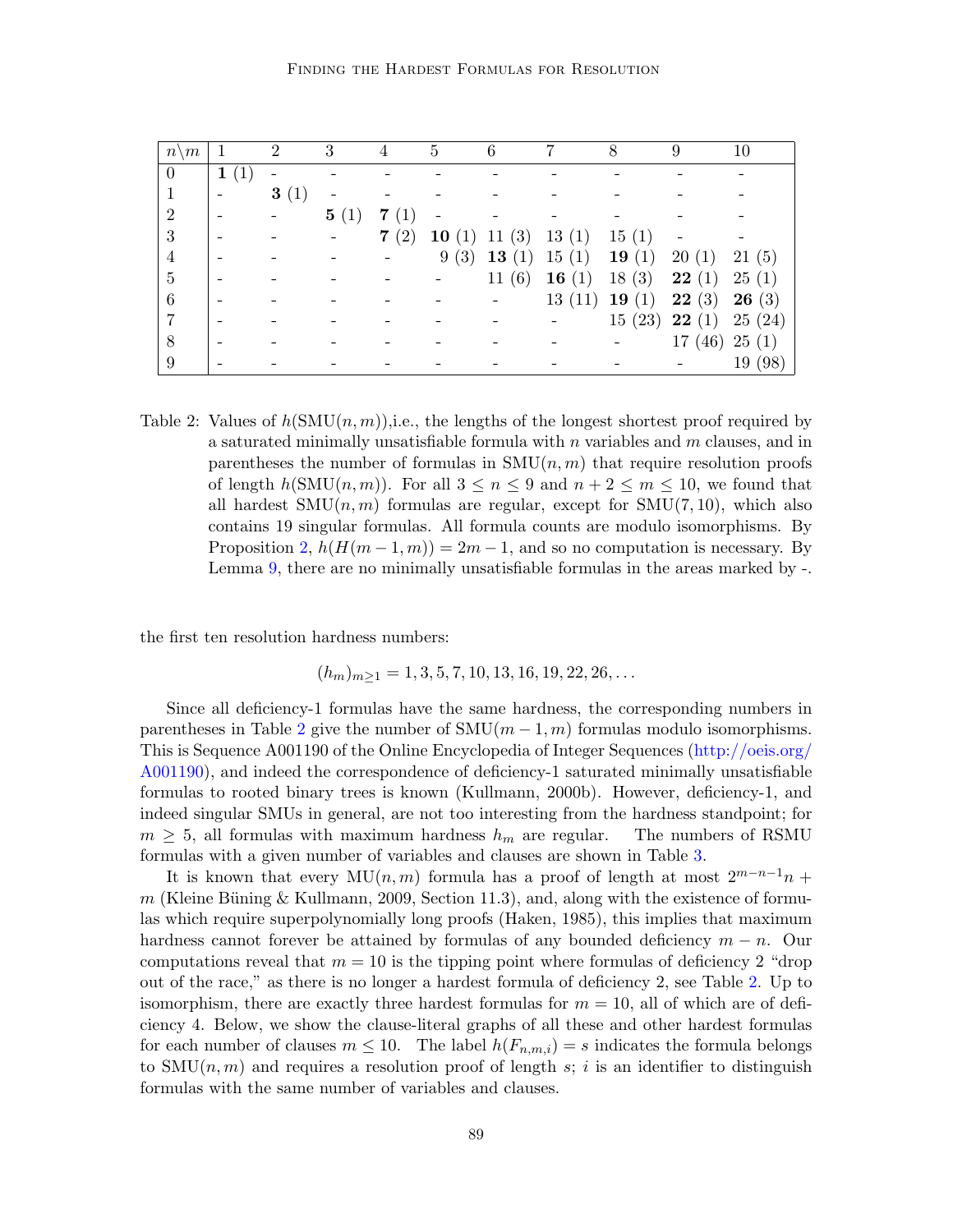| $n \backslash m$ | 1 | $\overline{2}$ | 3 | 4 | $\overline{5}$ | 6              | 7              | 8  | 9            | 10          |
|------------------|---|----------------|---|---|----------------|----------------|----------------|----|--------------|-------------|
| 0                |   |                |   |   |                |                |                |    |              |             |
|                  |   |                |   |   |                |                |                |    |              |             |
| $\overline{2}$   |   |                |   | 1 |                |                |                |    |              |             |
| 3                |   |                |   | 0 | 1              | 3              | $\mathbf{1}$   | 1  |              |             |
| 4                |   |                |   |   | 0              | 1              | 14             | 59 | 87           | 96          |
| 5                |   |                |   |   |                | $\overline{0}$ | $\mathbf{1}$   |    |              | 45 755 5664 |
| 6                |   |                |   |   |                |                | $\overline{0}$ | 1  |              | 92 5928     |
|                  |   |                |   |   |                |                |                | 0  | $\mathbf{1}$ | 154         |
| 8                |   |                |   |   |                |                |                |    |              |             |
| 9                |   |                |   |   |                |                |                |    |              |             |

<span id="page-21-0"></span>Table 3:  $\text{Iso}(\text{RSMU}(n, m))$  counts, i.e., the numbers of non-isomorphic regular saturated minimally unsatisfiable formulas with  $n$  variables and  $m$  clauses. There are no minimally unsatisfiable formulas in the blank areas by Lemma [9.](#page-7-1)

 $m = 1, 2, 3$ : up to isomorphism, there exists exactly one hardest formula with 1, 2 or 3 clauses, requiring a resolution proof of length 1,3, and 5, respectively.



 $m = 4$ : up to isomorphism, there exist exactly 3 hardest formulas with 4 clauses, which are saturated minimally unsatisfiable and require a resolution proof of length 7. Two of them have deficiency 1 and are singular, one has deficiency 2 and is regular (and so it is  $\mathcal{F}_4^2$ ).



 $m = 5, 6, 7$ : up to isomorphism, there exists exactly one hardest formula with 5, 6 or 7 clauses which is saturated minimally unsatisfiable. It is always the respective unique regular deficiency 2 formula  $\mathcal{F}_m^2$ , and it requires a resolution proof of length 10, 13, and 16, respectively. The clause-literal graphs of these, and in fact all  $\mathcal{F}^2_m$  formulas are planar, but here we chose to draw them with crossings in order to highlight the cycle which contains all variable edges. Interestingly, other regular formulas with hardness  $h_m$  do not have planar clause-literal graphs (as verified with Nauty's planarg).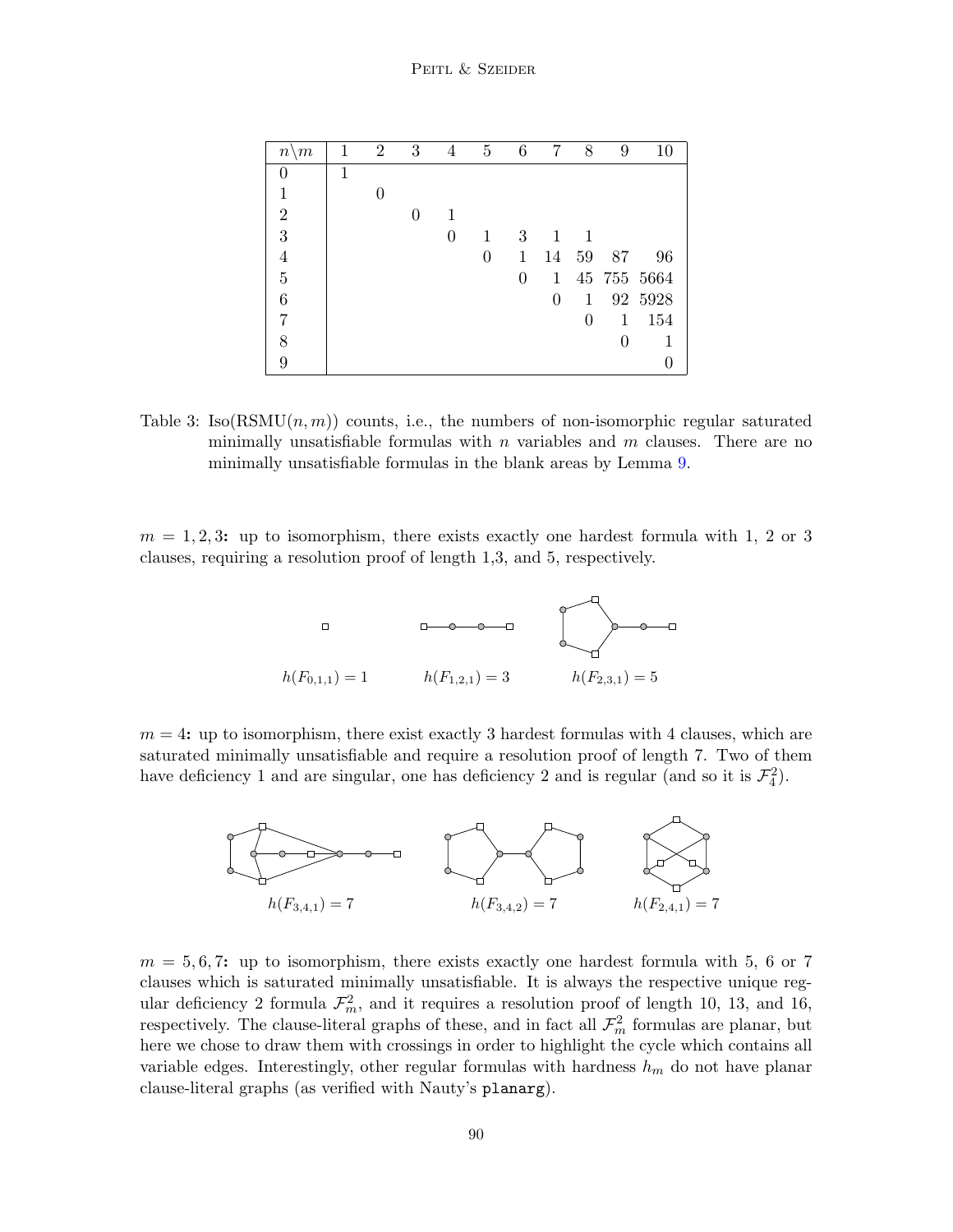

 $m = 8$ : up to isomorphism, there exist exactly two hardest formulas with 8 clauses which are saturated minimally unsatisfiable. One of them has deficiency 2 and is  $\mathcal{F}_8^2$ , the other has deficiency 4. Both are regular and require a resolution proof of length 19.  $F_{4,8,1}$  stands out among the hardest formulas with an unusually large automorphism group—48 elements.



 $m = 9$ : up to isomorphism, there exist exactly five hardest formulas with 9 clauses which are saturated minimally unsatisfiable. One of them has deficiency 2 and is  $\mathcal{F}_9^2$ , three have deficiency 3, and one has deficiency 4. All five formulas are regular and require a resolution proof of length 22.  $F_{6,9,1}$  and  $F_{6,9,2}$  stand out among the hardest formulas, being the only ones with an automoprhism group of size 1—without non-trivial automorphisms.



 $m = 10$ : up to isomorphism, there exist exactly three hardest formulas with 10 clauses which are saturated minimally unsatisfiable. All have deficiency 4 and require a resolution proof of length 26. We point out that these three formulas are drawn symmetrically around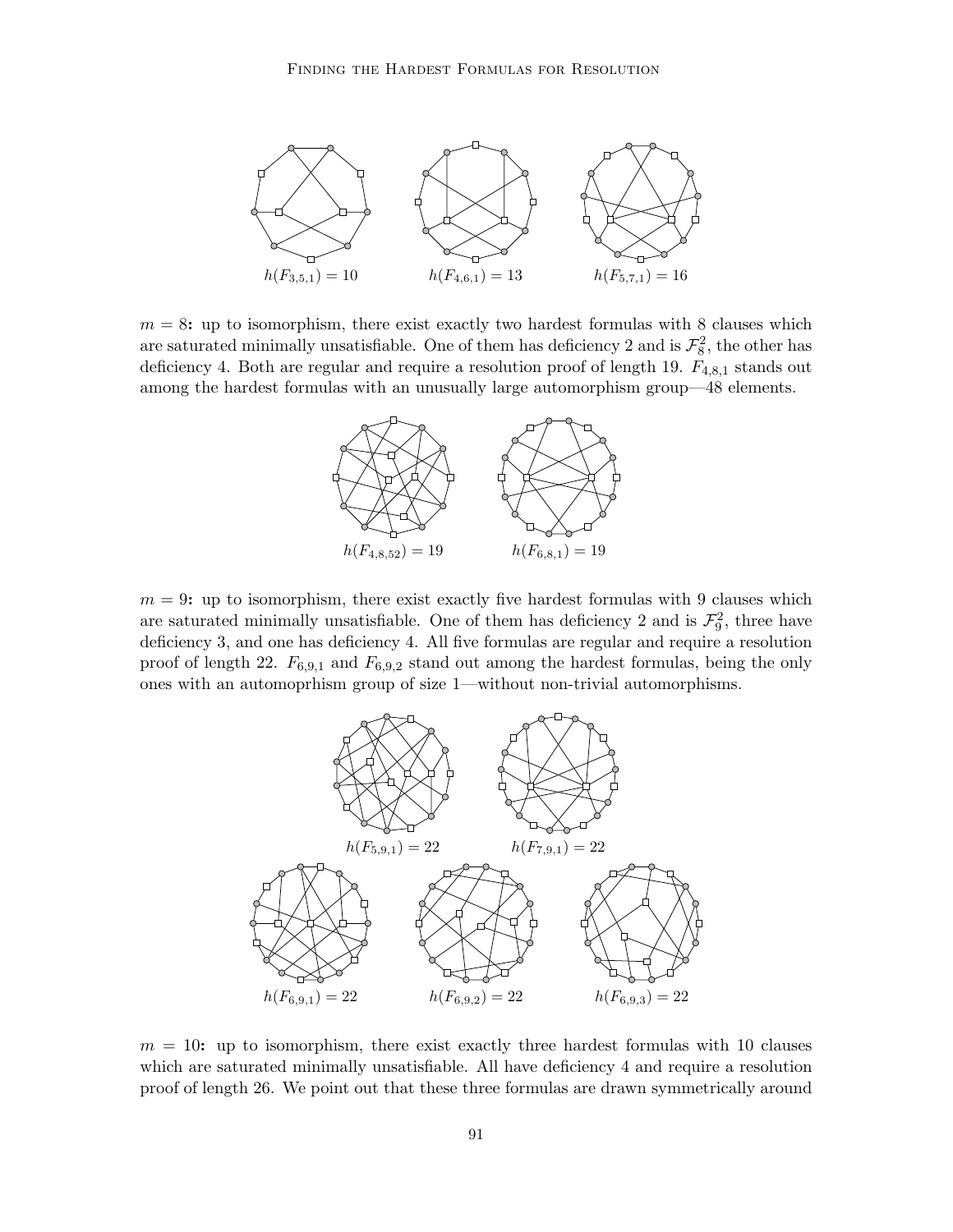

Figure 1: Left: hardness distribution among regular saturated minimally unsatisfiable formulas with 10 clauses and 4-7 variables. Right: hardness distribution over all saturated minimally unsatisfiable formulas on  $\leq 10$  clauses.

the vertical center line. Apart from  $\mathcal{F}_m^2$ , these are the only hardest formulas that can be drawn in such a way—symmetrically and with a cycle containing all variable edges drawn as a geometric circle. We calculated these drawings (and the non-existence for other graphs) with MiniZinc (Nethercote et al., 2007; Stuckey et al., 2014).

<span id="page-23-0"></span>

The resolution hardness numbers and the corresponding hardest formulas are at the extreme end of the hardness *distribution*, i.e., the detailed picture of how many formulas with a given number of clauses and hardness there are. Figure [1](#page-23-0) shows the distributions of hardness: within  $\text{RSMU}(10)$ , broken down by the number of variables  $(\text{RSMU}(8, 10))$  is omitted, as it only contains one formula with hardness 25 by Lemma [3\)](#page-7-4); and overall in each set SMU $(m)$  for  $m \leq 10$ .

It is intuitively clear even without extensive analysis that as formulas grow in the number of clauses, they get harder, at least in the worst case. Is, however, the same true when we fix the number of clauses, and vary formula *length*—the number of literal occurrences in  $F$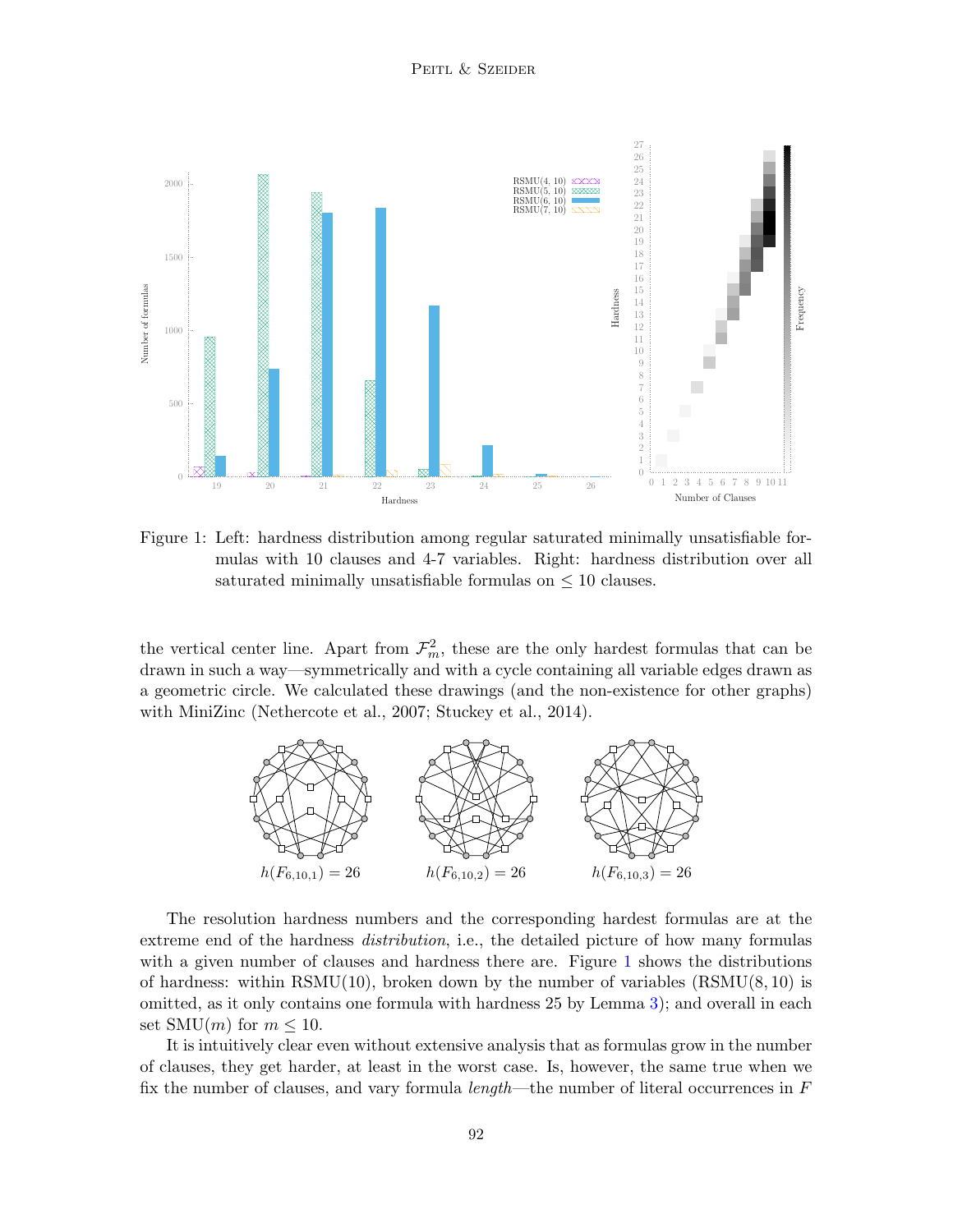

(i.e.,  $\sum_{C \in F} |C|$ )? Figure [2](#page-24-0) answers this question negatively for RSMU(10)—there appears to be no correlation between length and hardness.

<span id="page-24-0"></span>Figure 2: Regular saturated minimally unsatisfiable formulas on 10 clauses broken down by formula length and hardness. The frequency says how many formulas of the given kind there are. The rather trivial case of deficiency two is, again, omitted.

One could naturally ask why we stopped the computation at  $m = 10$ , and whether we could not continue to higher values. Figure [3](#page-25-1) shows the running time needed to compute shortest proofs as a function of their length, on a 10-core 2.40GHz Intel Xeon E5-2640 v4. Experimentally, it appears that with each increment in formula hardness, computing a shortest proof becomes roughly 5 times harder. Moreover, as illustrated on the three hardest formulas, the bulk of the time is spent on the last query  $\texttt{short}_{h(F)-1}(F)$ . Based on the arguably likely assumption that  $h_{11} \geq h_{10} + 3$ , and the fitted curve (computed using SciPy and NumPy, Virtanen et al., 2020; Harris et al., 2020), we can estimate it will take over a year of CPU time to compute a shortest proof of one of the next hardest formulas. This work will be difficult to parallelize, as most of it is concentrated in solving the last query. Clever parallelization, for instance using cube-and-conquer, thus appears necessary to tackle  $h_{11}$ .

Generating formulas with 11 clauses is also a significant challenge. Even though Nauty provides built-in parallelization facilities, the number of graphs that need to be enumerated still grows very fast and algorithmic improvements will probably be necessary in order to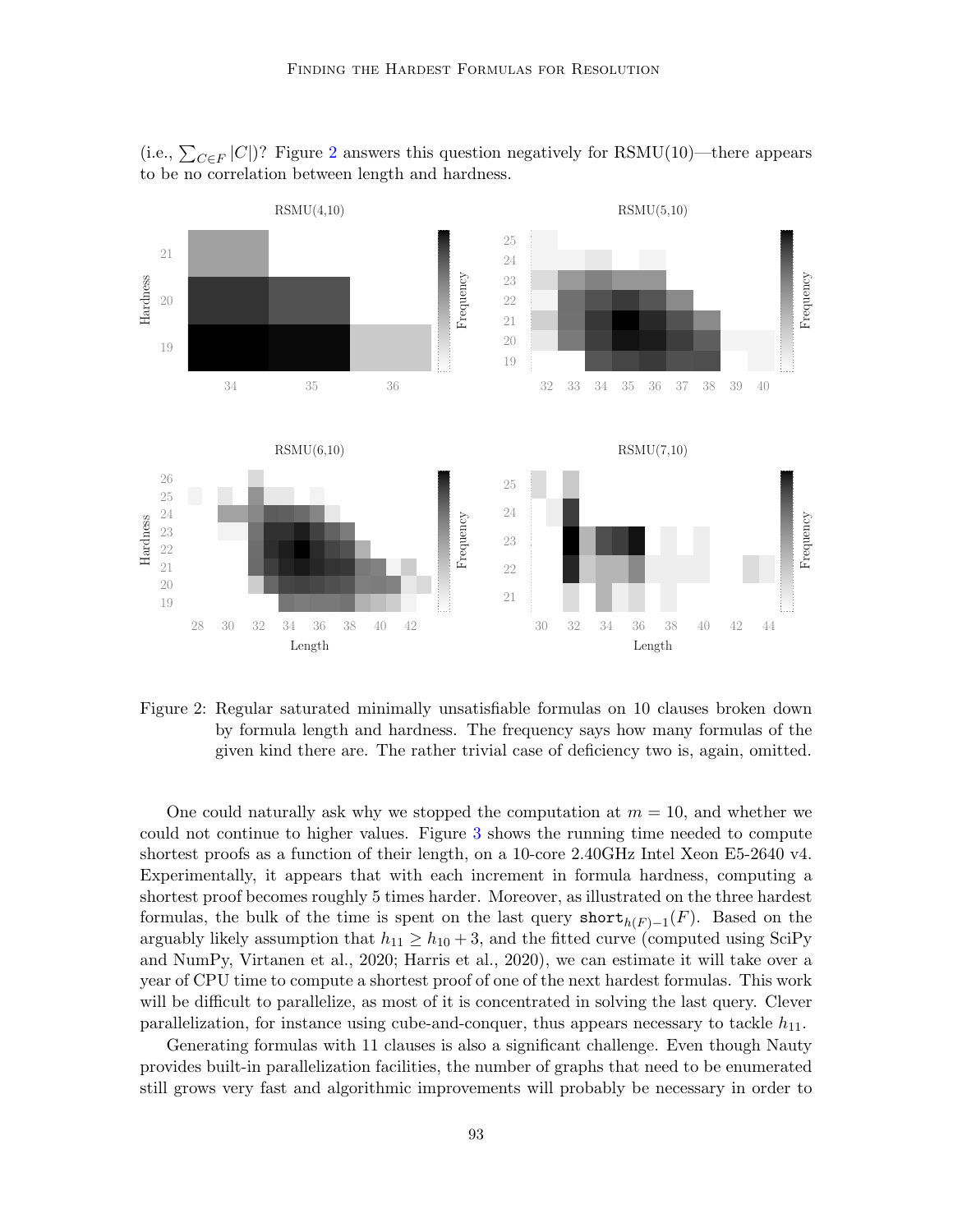

<span id="page-25-1"></span>Figure 3: Left: time to compute a shortest proof depending on its length. Boxes show quartiles, whiskers extend to  $1.5 \times$  the interquartile range. Right: for the hardest 10-clause formulas, the distribution of solving time among the short,  $(F)$  queries. Over 80% of the work is spent on the optimality query; in two cases over 90%.

obtain SMU(11). One promising example is to detect early on partial graphs that cannot be extended to a saturated minimally unsatisfiable formula, similarly to how we check for graphs that cannot be extended to an unsatisfiable formula. This is left for future work.

## <span id="page-25-0"></span>8. Conclusion

We conducted an extensive computational investigation into resolution hardness. First, we developed theoretical foundations that allowed us to pinpoint classes of formulas of maximum resolution hardness. Then, using a tight graph representation of formulas and carefully tuned generation procedures, we computed all candidates for hardest formulas for up to ten clauses. With this information, and using a SAT encoding for the computation of shortest resolution proofs targeted towards minimally unsatisfiable formulas and with powerful novel symmetry breaking, we calculated the first ten resolution hardness numbers. Our results indicate that regular saturated minimally unsatisfiable formulas achieve the highest hardness. It remains as an interesting theoretical question whether the hardest formulas are always regular.

## Acknowledgments

This research was supported by the FWF (projects P32441 and J-4361) and by the WWTF (project ICT19-065). Special thanks to Brendan McKay for modifying Nauty's genbg for our purpose. A preliminary version of this paper appeared at CP (Peitl & Szeider, 2020).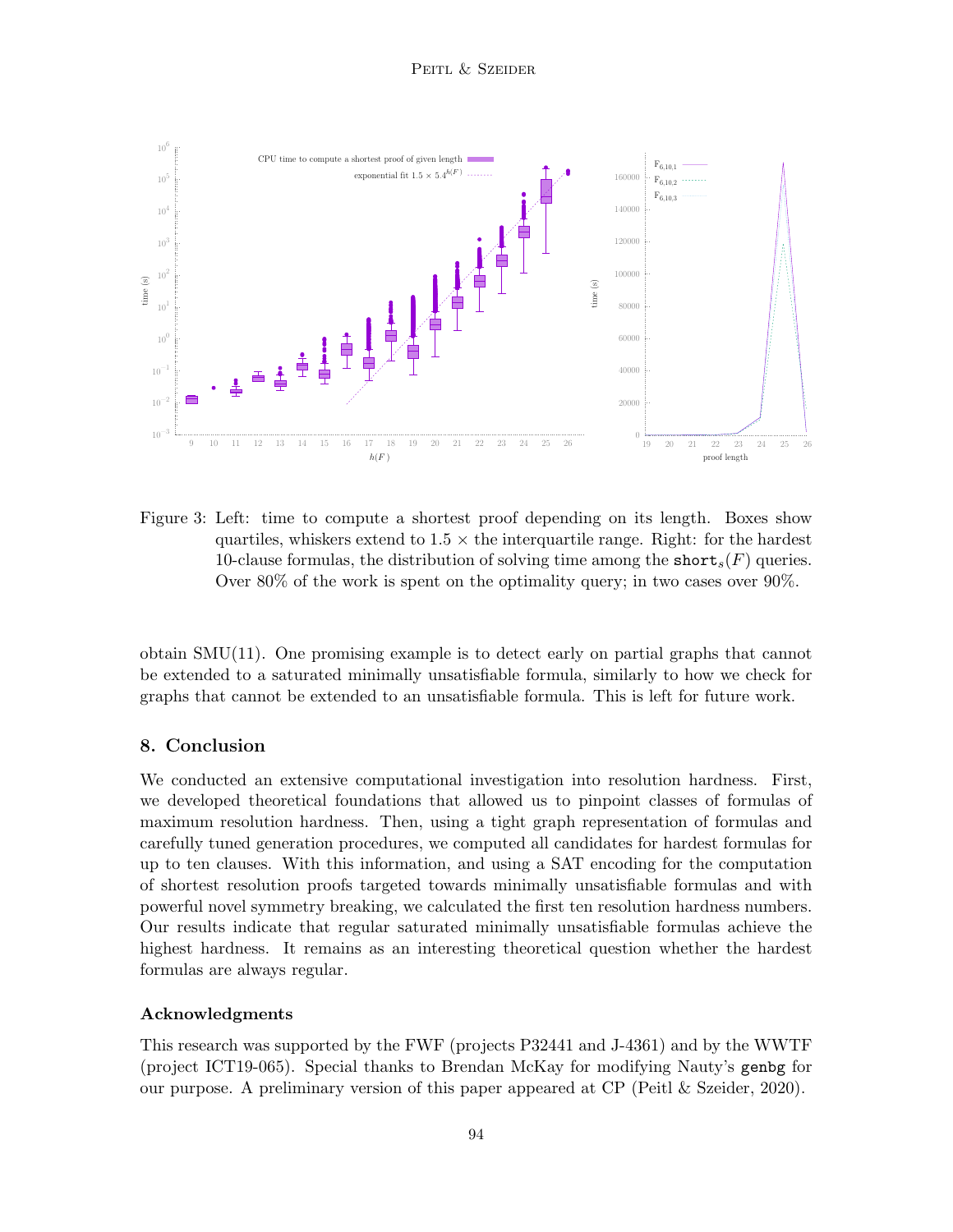## References

- Aharoni, R., & Linial, N. (1986). Minimal non-two-colorable hypergraphs and minimal unsatisfiable formulas. J. Combin. Theory Ser. A, 43, 196–204.
- Atserias, A., & Bonet, M. L. (2004). On the automatizability of resolution and related propositional proof systems. Inf. Comput.,  $189(2)$ ,  $182-201$ .
- Codish, M., Miller, A., Prosser, P., & Stuckey, P. J. (2019). Constraints for symmetry breaking in graph representation. Constraints An Int. J.,  $24(1)$ , 1–24.
- Davis, M., & Putnam, H. (1960). A computing procedure for quantification theory. J. of the ACM,  $7(3)$ , 201–215.
- Davydov, G., Davydova, I., & Kleine Büning, H. (1998). An efficient algorithm for the minimal unsatisfiability problem for a subclass of CNF. Ann. Math. Artif. Intell., 23, 229–245.
- Diestel, R. (2012). Graph Theory, 4th Edition, Vol. 173 of Graduate texts in mathematics. Springer.
- Fichte, J. K., Hecher, M., & Szeider, S. (2020). Breaking symmetries with RootClique and LexTopSort. In Simonis, H. (Ed.), Proceedings of CP 2020, the 26rd International Conference on Principles and Practice of Constraint Programming, Lecture Notes in Computer Science. Springer Verlag. this volume.
- Haken, A. (1985). The intractability of resolution. *Theoretical Computer Science*, 39, 297– 308.
- Harris, C. R., Millman, K. J., van der Walt, S. J., Gommers, R., Virtanen, P., Cournapeau, D., Wieser, E., Taylor, J., Berg, S., Smith, N. J., Kern, R., Picus, M., Hoyer, S., van Kerkwijk, M. H., Brett, M., Haldane, A., Fernández del Río, J., Wiebe, M., Peterson, P., Gérard-Marchant, P., Sheppard, K., Reddy, T., Weckesser, W., Abbasi, H., Gohlke, C., & Oliphant, T. E. (2020). Array programming with NumPy. Nature,  $585, 357-362$ .
- Heule, M. J. H. (2018). Schur number five. In Proceedings of the Thirty-Second AAAI Conference on Artificial Intelligence, (AAAI-18), the 30th innovative Applications of Artificial Intelligence (IAAI-18), and the 8th AAAI Symposium on Educational Advances in Artificial Intelligence (EAAI-18), New Orleans, Louisiana, USA, February 2-7, 2018, pp. 6598–6606.
- Heule, M. J. H., Kullmann, O., & Biere, A. (2018). Cube-and-conquer for satisfiability. In Hamadi, Y., & Sais, L. (Eds.), Handbook of Parallel Constraint Reasoning, pp. 31–59. Springer International Publishing, Cham.
- Heule, M. J. H., Kullmann, O., & Marek, V. W. (2016). Solving and verifying the Boolean Pythagorean Triples problem via cube-and-conquer. In Creignou, N., & Berre, D. L. (Eds.), Theory and Applications of Satisfiability Testing - SAT 2016 - 19th International Conference, Bordeaux, France, July 5-8, 2016, Proceedings, Vol. 9710 of Lecture Notes in Computer Science, pp. 228–245. Springer Verlag.
- Ignatiev, A., Morgado, A., & Marques-Silva, J. (2018). PySAT: A Python toolkit for prototyping with SAT oracles. In SAT, pp. 428–437.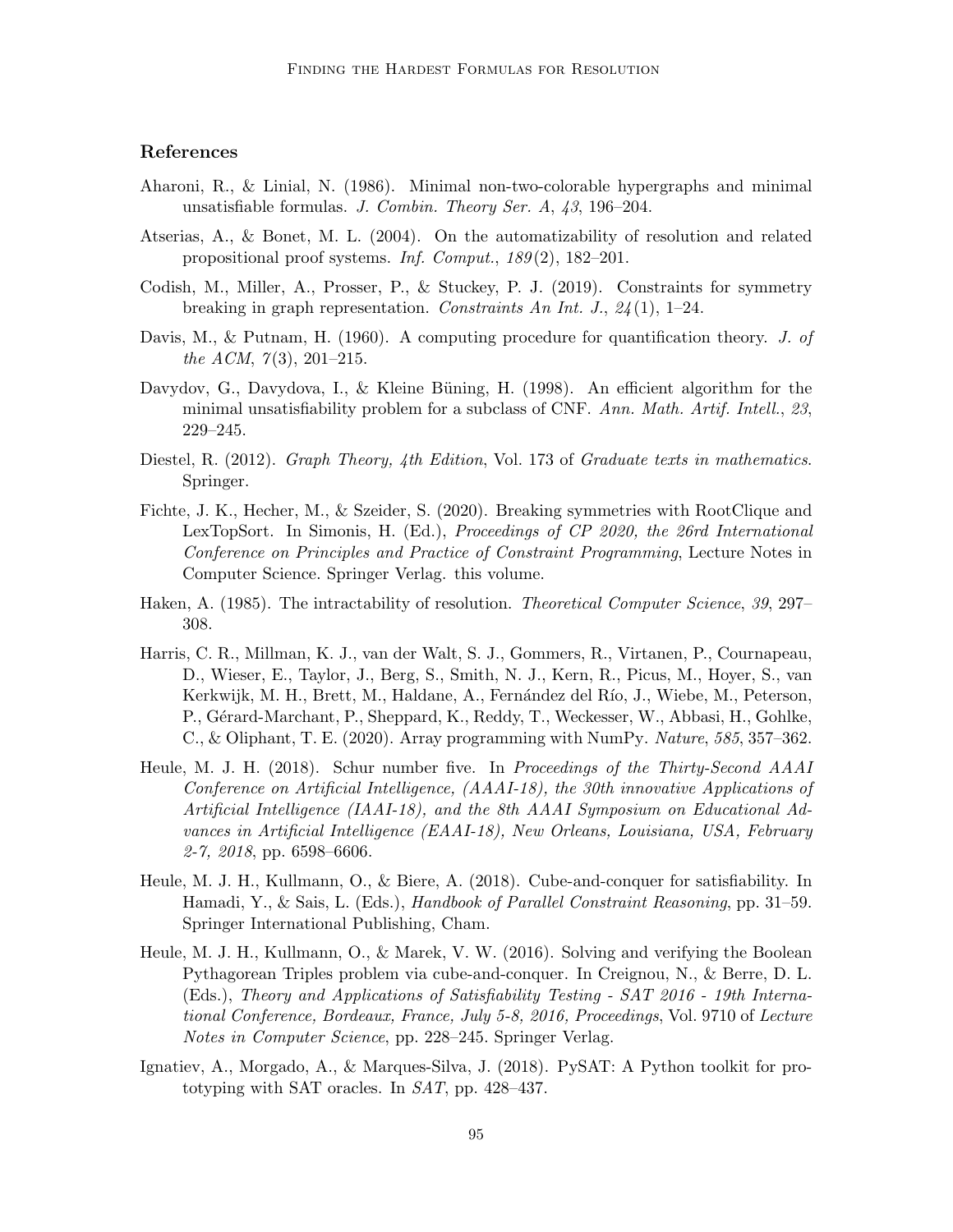- Kleine Büning, H.  $(2000)$ . On subclasses of minimal unsatisfiable formulas. *Discr. Appl.* Math.,  $107(1-3)$ , 83-98.
- Kleine Büning, H.,  $\&$  Kullmann, O. (2009). Minimal unsatisfiability and autarkies. In Biere, A., Heule, M. J. H., van Maaren, H., & Walsh, T. (Eds.), Handbook of Satisfiability, Vol. 185 of Frontiers in Artificial Intelligence and Applications, chap. 11, pp. 339–401. IOS Press.
- Kullmann, O. (2000a). An application of matroid theory to the SAT problem. Tech. rep. TR00–018, Electronic Colloquium on Computational Complexity (ECCC).
- Kullmann, O. (2000b). An application of matroid theory to the SAT problem. In Fifteenth Annual IEEE Conference on Computational Complexity, pp. 116–124. See also TR00- 018, Electronic Colloquium on Computational Complexity (ECCC), March 2000.
- Kullmann, O. (2000c). Investigations on autark assignments. *Discr. Appl. Math.*,  $107(1-3)$ , 99–137.
- Kullmann, O., & Zhao, X. (2013). On Davis-Putnam reductions for minimally unsatisfiable clause-sets. Theoretical Computer Science, 492, 70–87.
- McKay, B. D., & Piperno, A. (2014). Practical graph isomorphism,  $\{II\}$ . Journal of Symbolic *Computation,*  $60(0)$ ,  $94 - 112$ .
- Mencía, C., & Marques-Silva, J. (2019). Computing shortest resolution proofs. In Oliveira, P. M., Novais, P., & Reis, L. P. (Eds.), Progress in Artificial Intelligence, 19th EPIA Conference on Artificial Intelligence, EPIA 2019, Vila Real, Portugal, September 3- 6, 2019, Proceedings, Part II, Vol. 11805 of Lecture Notes in Computer Science, pp. 539–551. Springer.
- Michel, P.  $(2019)$ . The busy beaver competition: a historical survey. *arXiv preprint*,  $math.LO(0906.3749).$
- Nethercote, N., Stuckey, P. J., Becket, R., Brand, S., Duck, G. J., & Tack, G. (2007). Minizinc: Towards a standard cp modelling language. In Bessière, C. (Ed.), *Principles* and Practice of Constraint Programming –  $CP$  2007, pp. 529–543, Berlin, Heidelberg. Springer Berlin Heidelberg.
- Peitl, T., & Szeider, S. (2020). Finding the hardest formulas for resolution. In Simonis, H. (Ed.), Principles and Practice of Constraint Programming - 26th International Conference, CP 2020, Louvain-la-Neuve, Belgium, September 7-11, 2020, Proceedings, Vol. 12333 of Lecture Notes in Computer Science, pp. 514–530. Springer.
- Peitl, T., & Szeider, S. (2021a). Saturated Minimally Unsatisfiable Formulas on up to Ten Clauses. Zenodo. https://doi.org/10.5281/zenodo.3951545.
- Peitl, T., & Szeider, S. (2021b). *short.py: Encoding for the shortest resolution proof.* Zenodo. https://doi.org/10.5281/zenodo.3951549.
- Pipatsrisawat, K., & Darwiche, A. (2009). On the power of clause-learning SAT solvers with restarts. In Gent, I. P. (Ed.), Principles and Practice of Constraint Programming - CP 2009, 15th International Conference, CP 2009, Lisbon, Portugal, September 20- 24, 2009, Proceedings, Vol. 5732 of Lecture Notes in Computer Science, pp. 654–668. Springer Verlag.